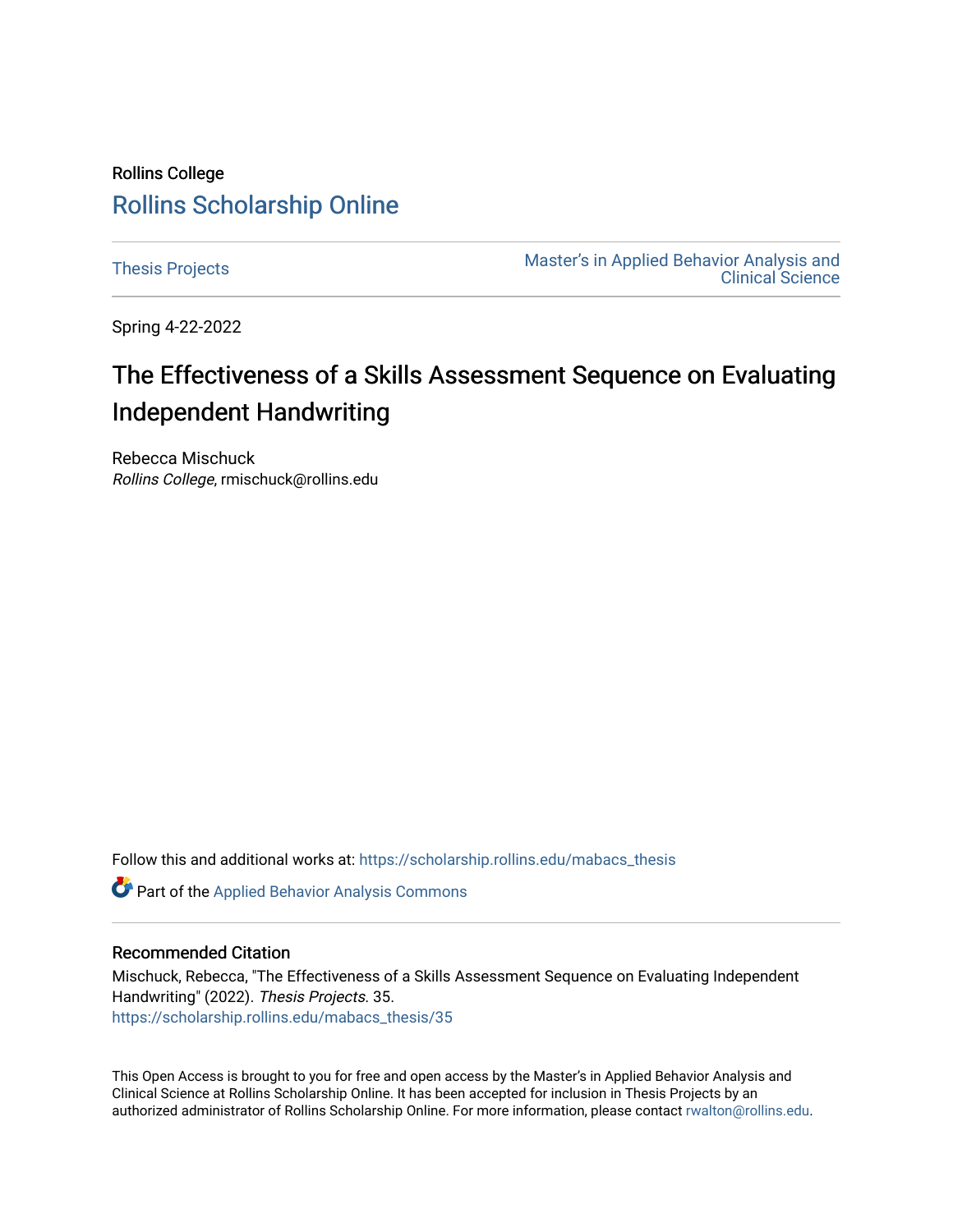## **The Effectiveness of a Skills Assessment Sequence on Evaluating Independent**

## **Handwriting**

A Thesis by **Rebecca A. Mischuck**

Submitted to the Faculty of the Department of Health Professions at Rollins College in Partial Fulfillment of the Requirements for the Degree of

MASTER OF ARTS IN APPLIED BEHAVIOR ANALYSIS AND CLINICAL SCIENCE

April 2022 Winter Park, FL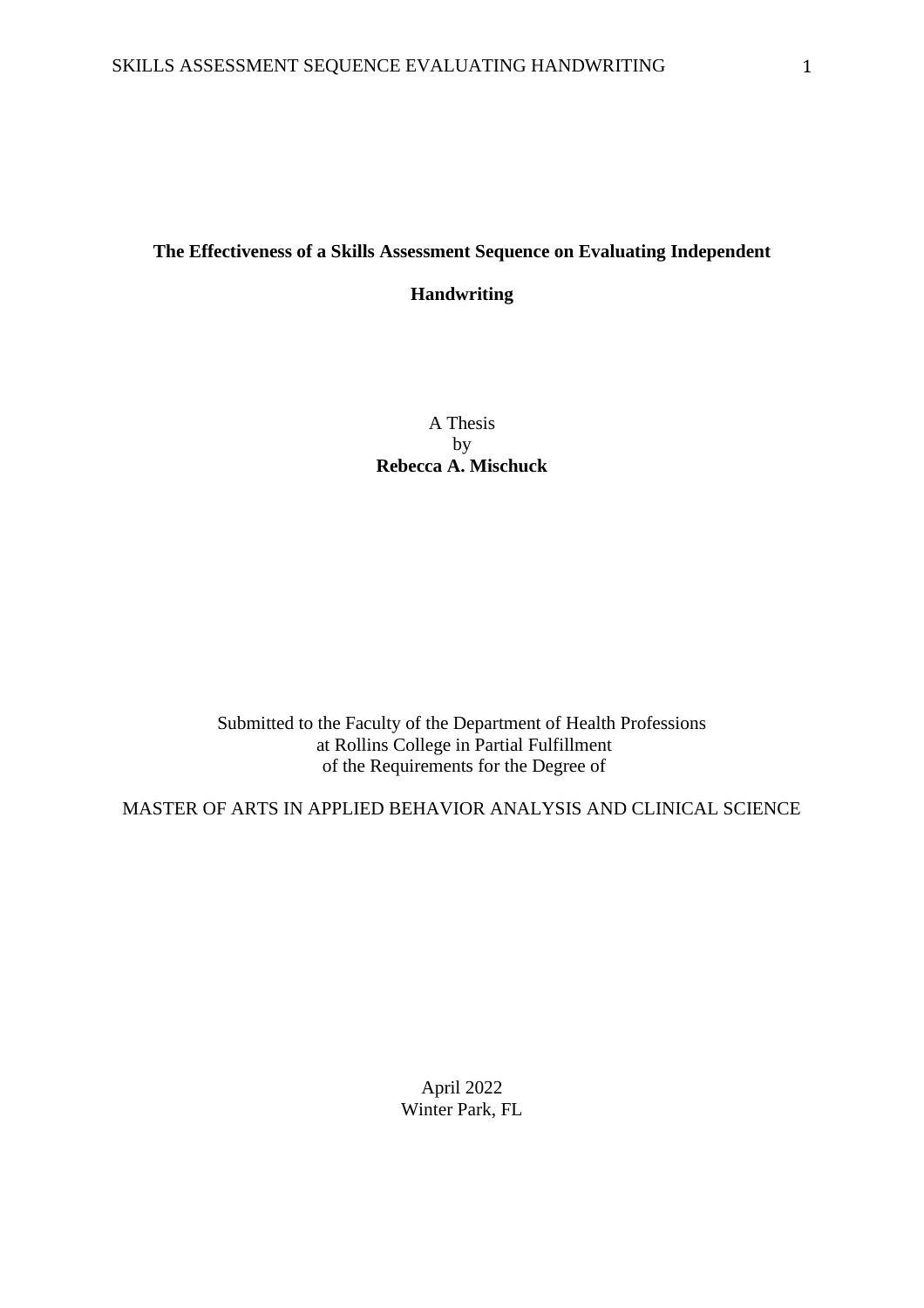© 2022

Rebecca A. Mischuck

All Rights Reserved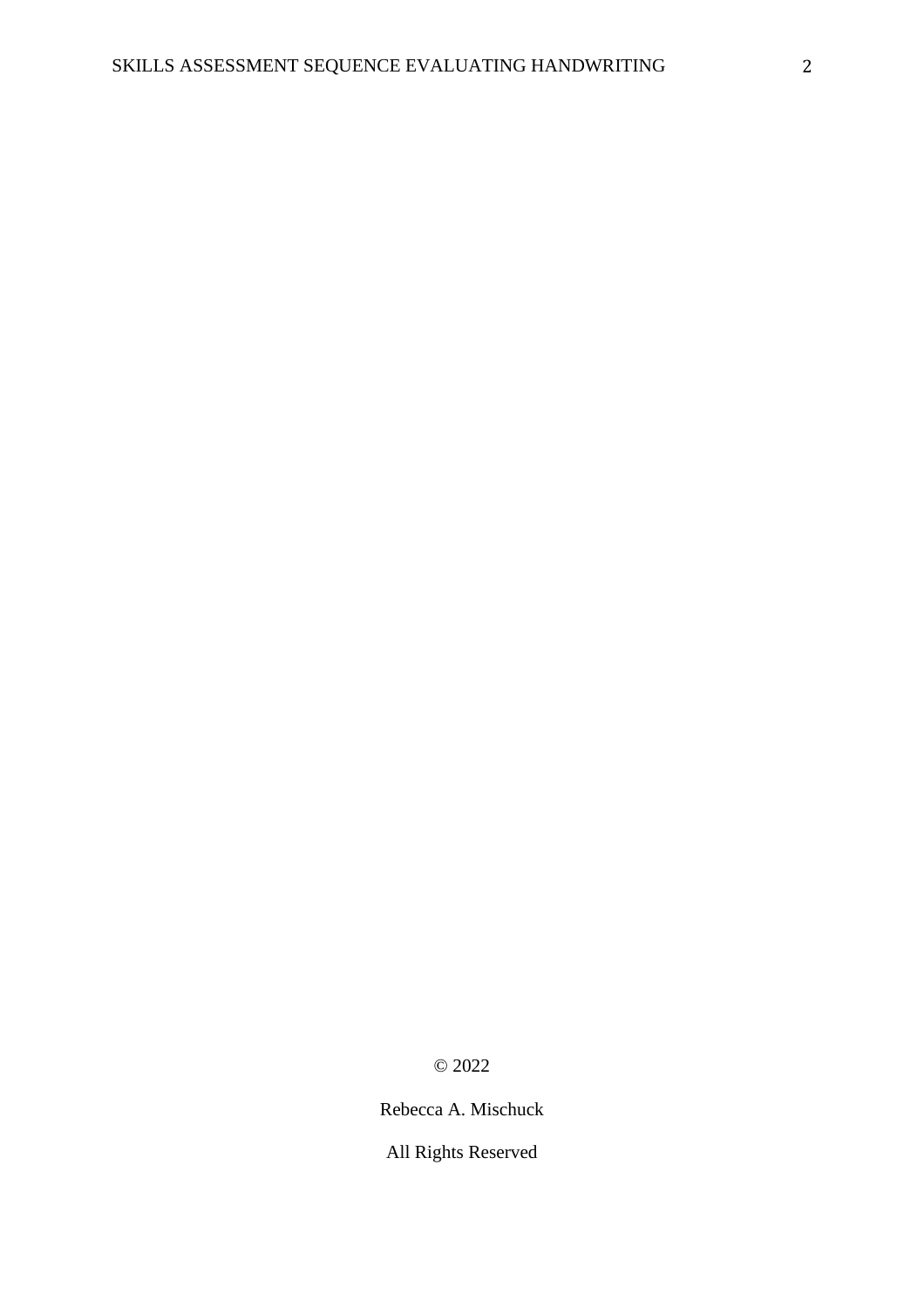#### **Acknowledgements**

A massive thank you to all my family and friends, but most especially to my parents. Cathy and Bob Mischuck surrounded me with encouragement and a never-ending supply of coffee. Thank you to my brother, Dr. Brian Mischuck, for pretending to be interested in ABA. I am so thankful for my Sunday study and prep sessions with Caroline Phan. A huge shout-out to the best cohort; I could not have survived these past few years without all of you. An extra special thanks to my niece, Lily Abbott, and nephews, Henry Abbott and Donovan Richardson, for their understanding and forgiveness when their aunt was unavailable for movie nights, Disney days, and weekend visits. I promise that you are all going to be sick of me once I graduate!

It was no easy feat conducting this research with three participants scattered across central Florida. I could not have completed this Thesis without a substantial amount of assistance. A huge thank you to Carol Milano, Morgan Smith, and Brianna Friese, for their help and generous access to their clients. We all know that RBTs are the backbone of this field, and I was helped tremendously by Ja'Vani Haisley and Samantha Kilgore.

I had the absolute dream team committee. Both Dr. Stephanie Kincaid and Chandler Pelfrey provided invaluable insights and wisdom during the proposal meeting and beyond. My advisor, Dr. Kara Wunderlich, kept me from panicking and always steered me in the right direction. She provided invaluable guidance, support, and knowledge. I would not have made it without her.

This Thesis is dedicated to Eleanor Mischuck.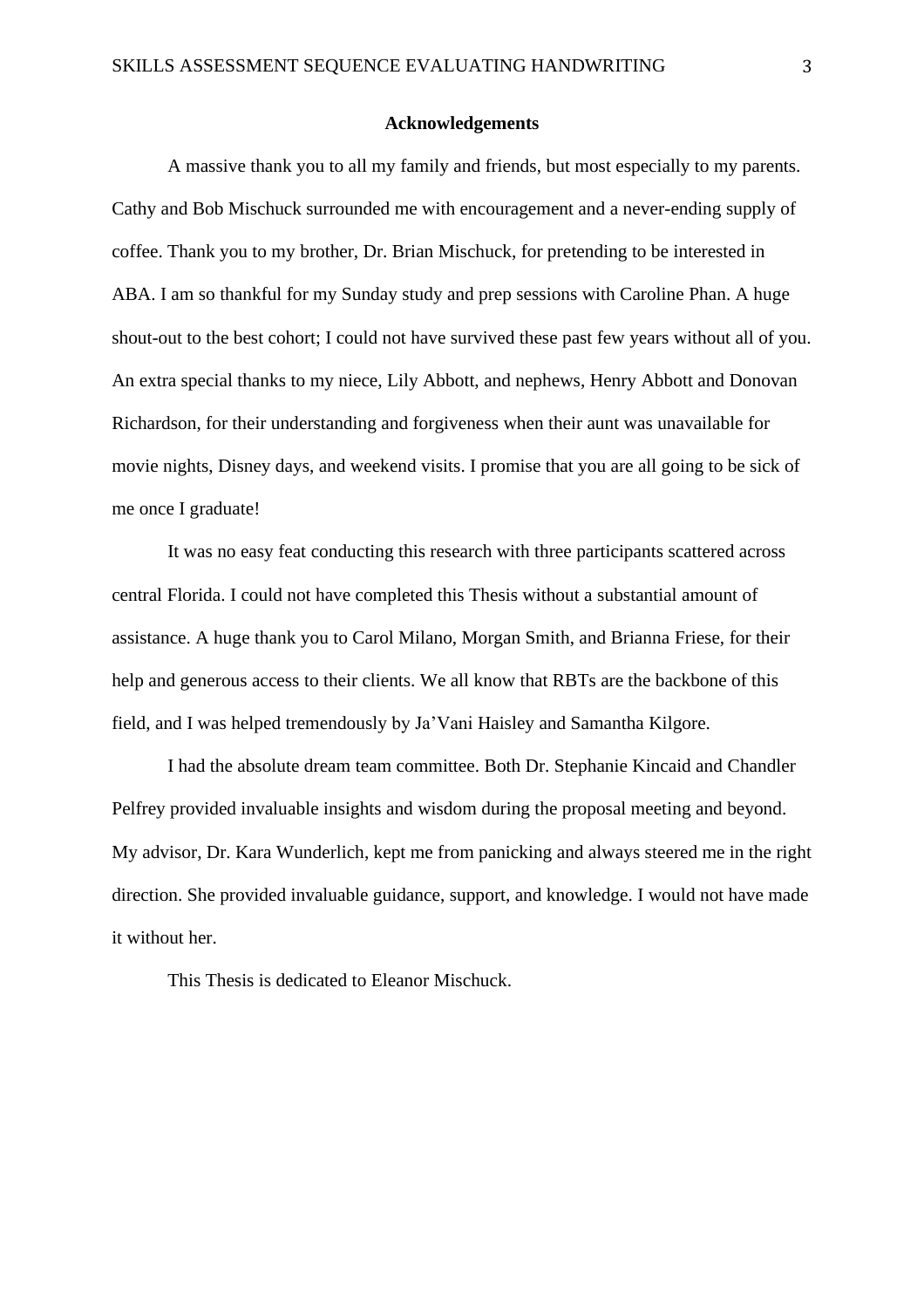# **Table of Contents**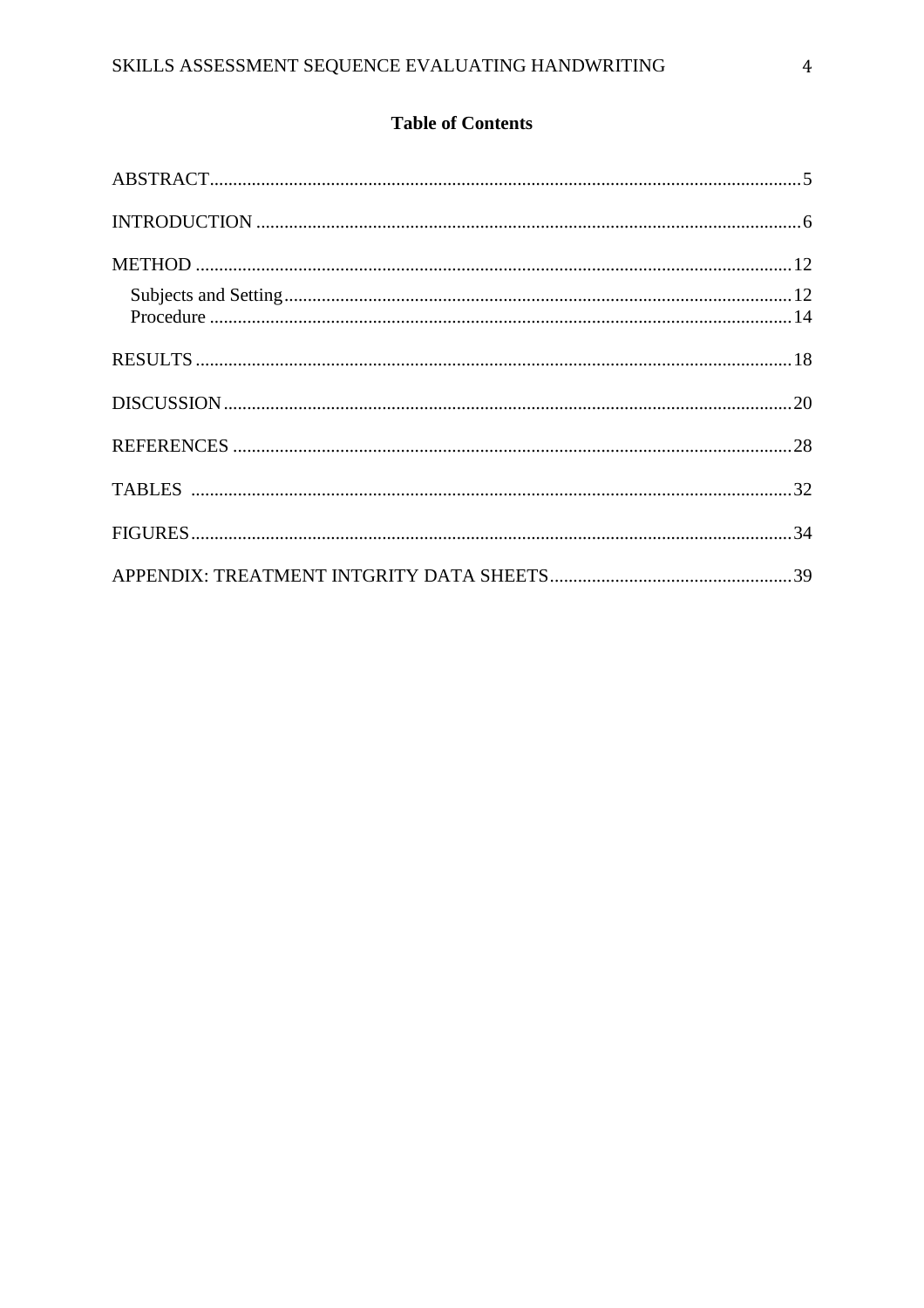#### **Abstract**

Skills assessments are an important component of effective applied behavior analysis services. Rapid skills assessments can help clinicians determine whether an observed skill deficit requires intervention in the form of changing reinforcement contingencies or through teaching. Response prompt assessments determine which prompt type is most effective and efficient for individuals. Both assessments provide a more comprehensive approach to developing effective skill acquisition services. The purpose of this study was to combine the rapid skills and prompt type assessments into one assessment sequence. An adapted alternating treatments design examined the effectiveness of first assessing reinforcement alone; then a response prompt assessment consisting of verbal plus gestural prompts, modeling prompts, and full physical prompts was conducted to determine the most effective prompt. No participant met mastery criteria in the reinforcement alone condition, which indicated that the writing skill deficits were not performance deficits. No participant met mastery criteria in the response prompt assessment, indicating that for these three participants, response prompts were not an effective method for acquiring writing skills. Implications from this research and future research opportunities are discussed.

*Keywords:* rapid skills assessment, response prompt assessment, skill acquisition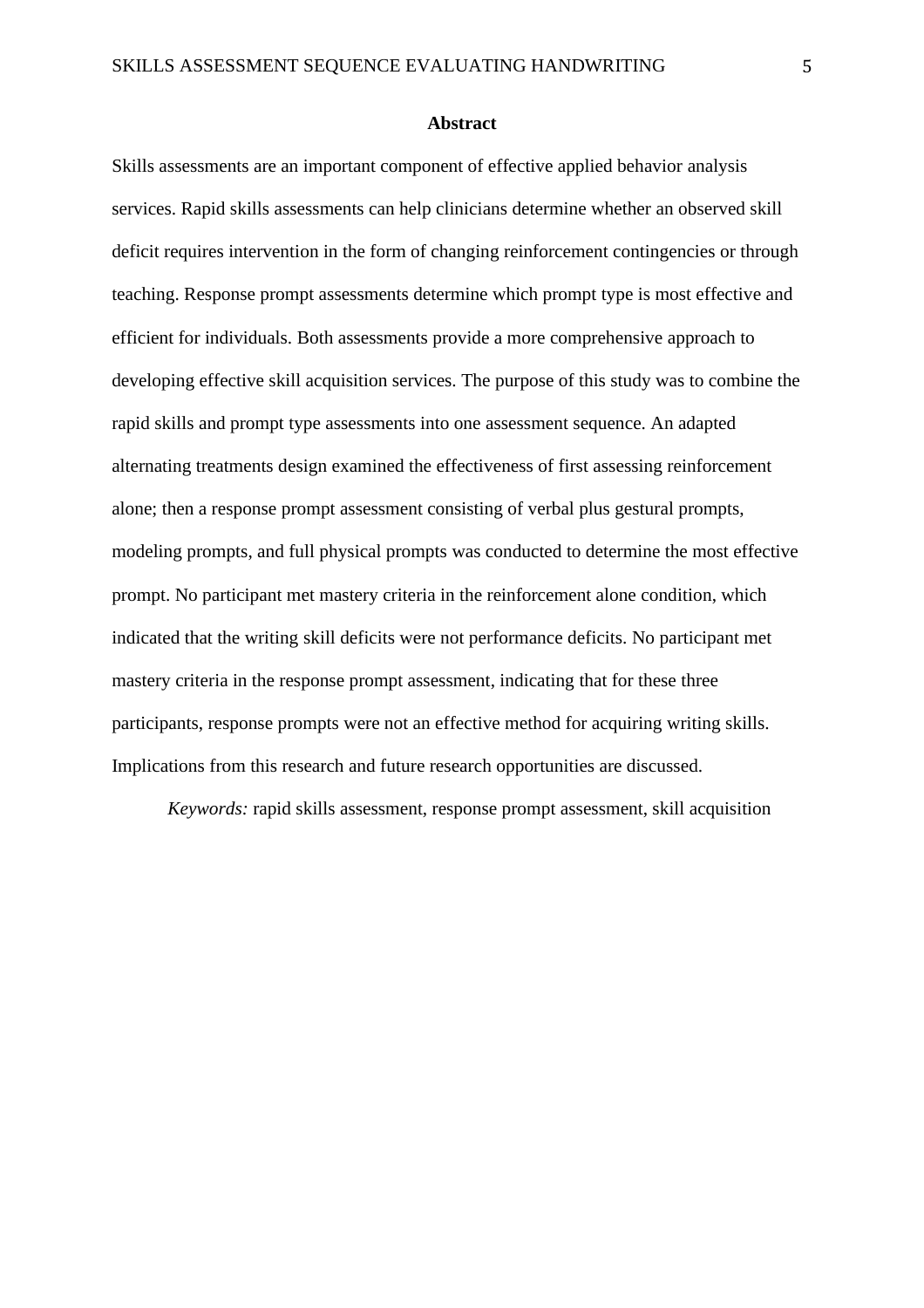# **The Effectiveness of a Skills Assessment Sequence on Evaluating Independent Handwriting**

Determining skill acquisition goals is just one essential component of a behavior analyst's work. Despite the importance of developing the necessary and appropriate skill acquisition programs, only a limited amount of tools exist to help make this process more empirically based. Clinicians may rely on trial-and-error to determine appropriate goals and procedures, but using this method takes valuable time away from providing effective treatment. There are several ways to determine treatment goals, one of which is utilize skills assessments. Skills assessments allow clinicians to identify and target deficits in a logical order by interpreting data that has been collected systematically (Malkin et al., 2017; Schnell et al., 2019). Assessments are also used to determine teaching methods and to evaluate client progress (Schnell et al., 2019).

Perhaps the two most utilized skills assessments in applied behavior analysis (ABA) are the Assessment of Basic Language and Learning Skills-Revised (ABLLS-R) and the Verbal Behavior Milestones and Placement Program (VB-MAPP). The ABLLS-R is an extensive assessment that can potentially provide clinicians with a big picture understanding of overall client skill deficits. 544 skills across 25 categories comprise the ABLLS-R, which was designed as an assessment of current communication skills and the skills needed to learn from a variety of stimuli (Partington, 2010).

The VB-MAPP, which was designed for children with language delays and/or autism spectrum disorder (ASD), was developed from Skinner's descriptions of verbal behavior. Three different assessments are found within the VB-MAPP; this includes the Milestones Assessment, the Barriers Assessment, and the Transitions Assessment. The Milestones Assessment tests 170 skills in 16 categories across three developmental levels. The Barriers Assessment examines 24 barriers that have been previously observed to affect learning and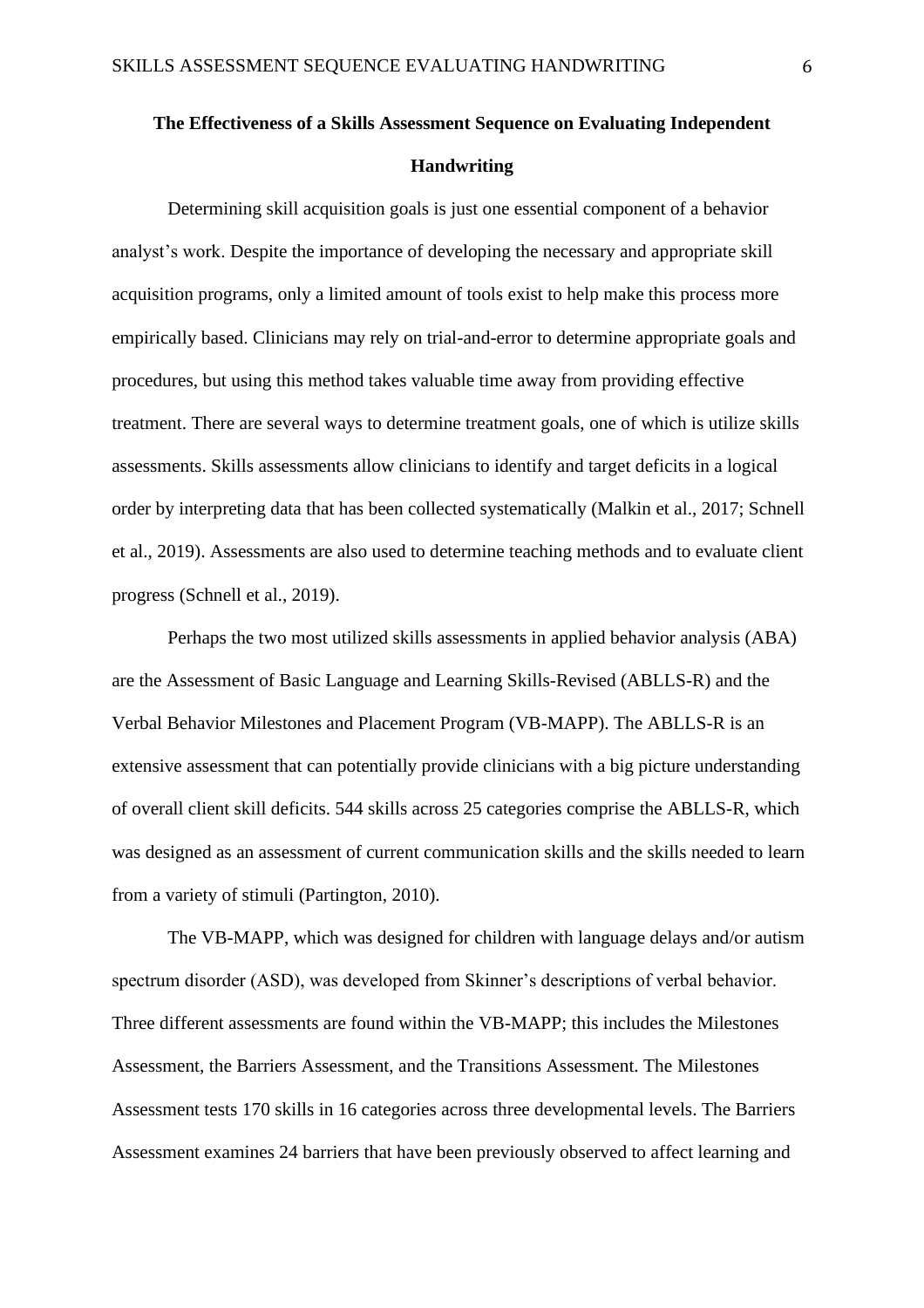language development. The Transitions Assessment examines if a child is ready for a less restrictive environment. Two additional components, the Task Analysis and Skills Tracking, and the Placement and IEP goals, complete the VB-MAPP assessment (Sundberg, 2008).

Although the ABLLS-R and the VB-MAPP are both extensive skills assessments and provide clinicians with detailed information about potential skill deficits of new and current clients, the manual for either assessment does not indicate the amount of time required to adequately complete the assessment (Gould et al., 2011). Information about how much time is authorized by insurance companies to conduct these assessments is minimal. As an example, three hours is the average time used to complete either assessment across three different ABA clinics in central Florida. With minimal time allotted to conduct these assessments, it is questionable if all the skills are adequately assessed. If the skills have not been adequately assessed, the data from the assessments might not be a current representation of the client's current skills.

Further, the information provided by these assessments are often too general to target specific behaviors. Standardized assessments do not determine how to teach identified skill deficits (Lerman et al., 2004). Neither assessment provides a comprehensive evaluation of the client, establishes a curriculum, or determines appropriate teaching methods. Therefore, additional assessments are needed to provide precise information to determine treatment (Gould et al., 2011). If the VB-MAPP and the ABLLS-R are the only assessments used to determine skill acquisition programs, clinicians might not be designing effective treatment.

Effective treatment is a hallmark of quality ABA services. One way that practitioners can ensure that they are utilizing effective treatment is to rely on the use of evidence-based practice (EBP). Slocum et al. (2014) defined EBP as using the highest quality existing evidence that incorporates knowledge and experience of the clinician and the values of the client. That is, EBP is observed when decisions are made based on data (Slocum et al., 2014).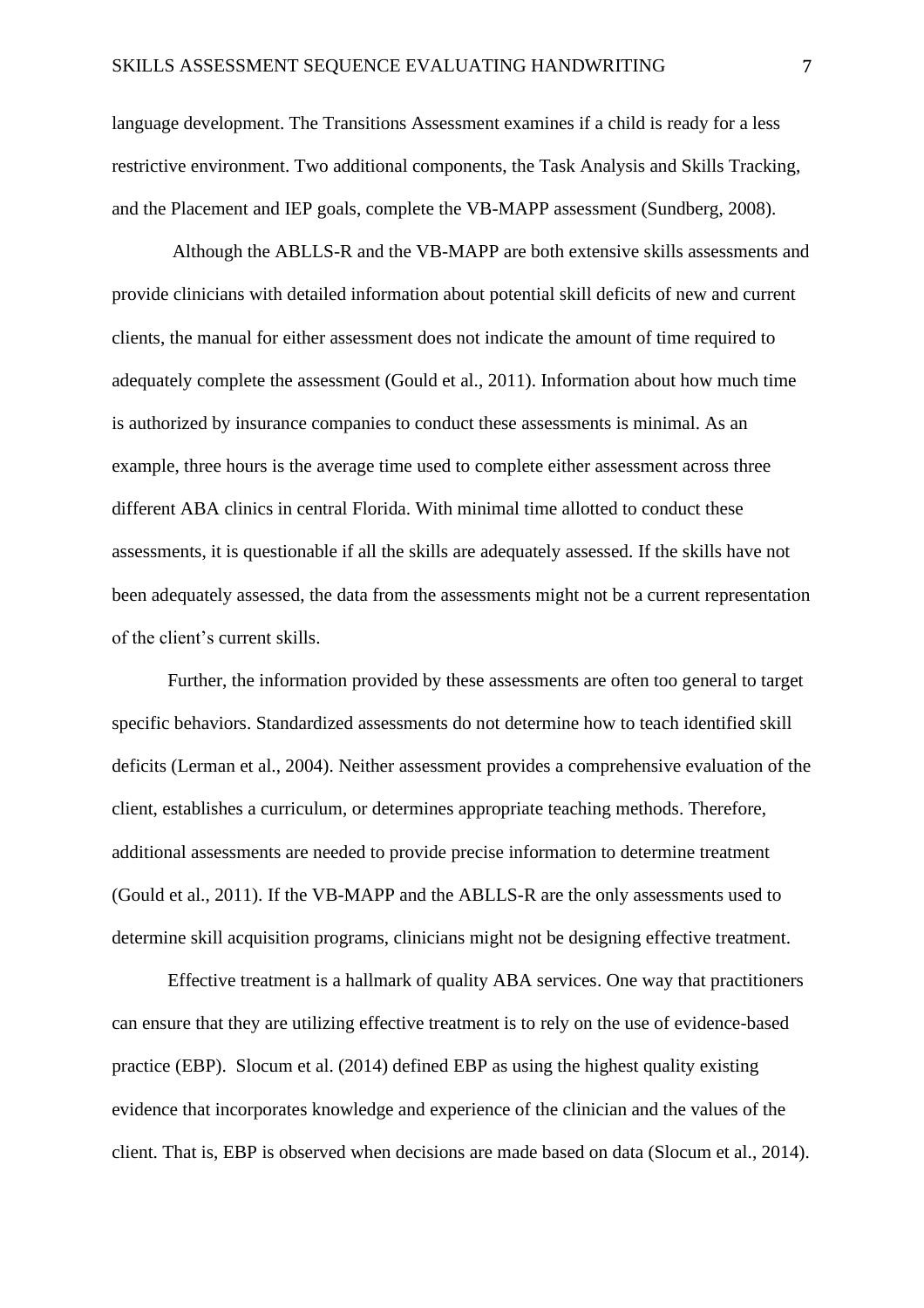To rely on conceptually systematic methods, clinicians need to place value on using methods derived from research. This will help clinicians avoid poor treatment outcomes (Leaf et al., 2016).

According to *The Professional and Ethical Compliance Code for Behavior Analysis*  (2014), behavior analysts are required to use assessments prior to the development of interventions, and these assessments should be relevant with regards to current research. The use of data and visual analysis is another ethical requirement required for all behavior analysts. The code also requires clinicians to use the least restrictive procedures (Behavior Analyst Certification Board, 2014). Thus, if behavior analysts are not utilizing assessments prior to developing programs, they are not providing ethical services. Further, if behavior analysts have not determined the level of prompting required before designing intervention strategies, they run the risk of not identifying least restrictive procedures.

Using assessments to determine best treatment for every client is important, as individuals with similar skill deficits respond differentially across differing teaching strategies (Gorgan & Kodak, 2019). A variety of other assessments are being researched to help clinicians connect the skills assessment results to designing effective treatment packages (Kodak et al., 2011; Kodak & Halbur, 2021). Assessment-based instruction involves examining several interventions on a participant's target behavior to select the intervention best suited for the participant (Kodak & Halbur, 2021). This approach takes the guess work out of the implementation of developing new skills. Further, if assessments can help clinicians develop treatment protocols that can be used for more than one skill, time can be saved, and a more efficient use of clinical practice can be developed. An additional benefit of using a skills assessment to determine treatment is that the skill is being acquired while the clinician is determining the best method for future treatment (Kodak & Halbur, 2021). Therefore, using skills assessments is an efficient way for clinicians to determine which skills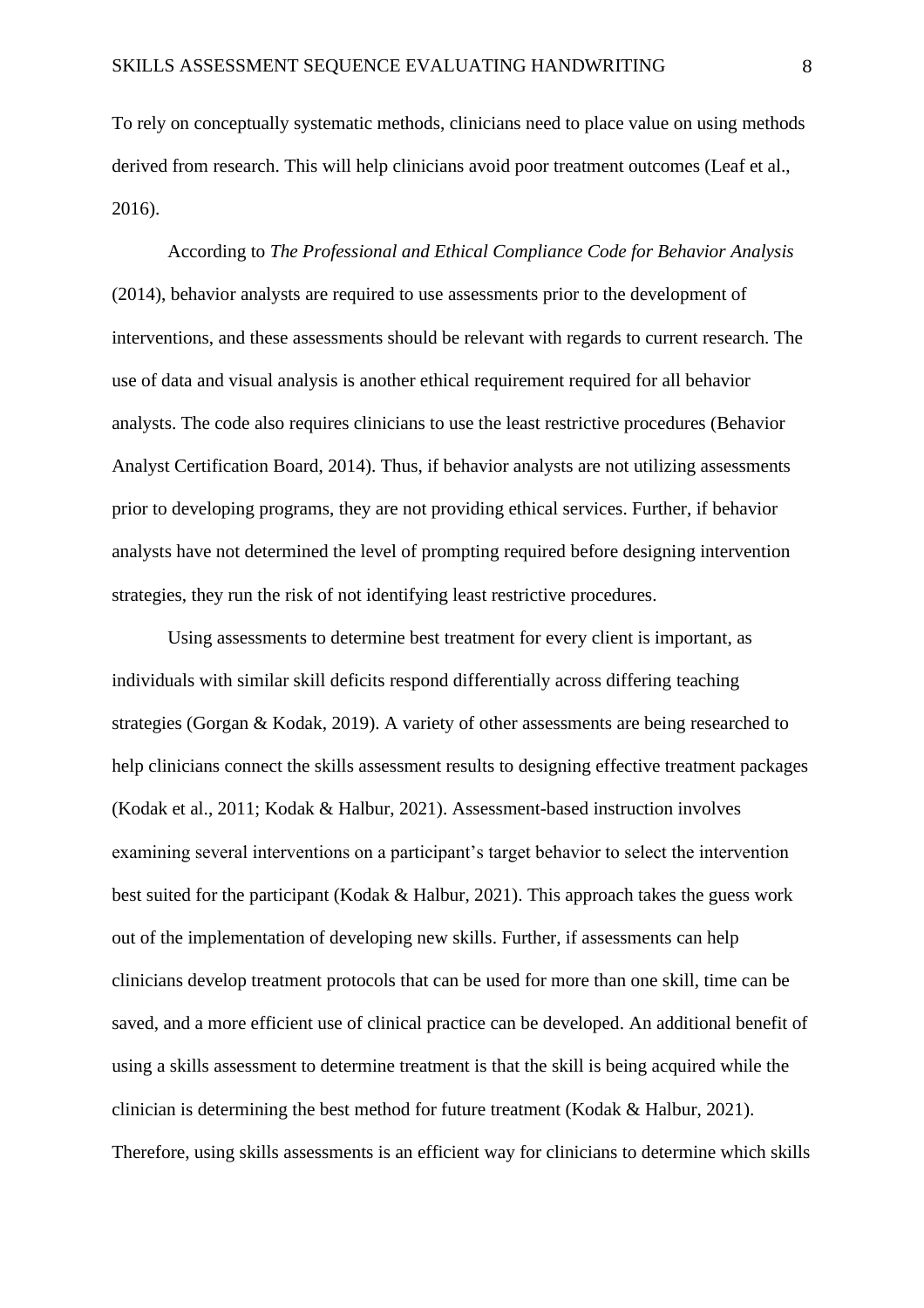need assessment-based instruction and how to provide the best intervention for current and future skill acquisition programs.

Lerman et al. (2004) conducted one of the first rapid skills assessment by examining the effectiveness of reinforcement alone, prompts, or the combination of prompts and reinforcement. A variety of skills (e.g., matching colors, peg boards, puzzles, receptive numbers) were tested across all participants. The results were idiosyncratic across participants; this suggests that a rapid skills assessment should potentially be used for every client to inform skill acquisition programming. The results from the reinforcement alone condition show that three different skills across three participants reached mastery criterion after just receiving reinforcement. This indicates that the skills were already in the participant's repertoire as no prompting was required to reach mastery. The results of this study highlight the importance of examining if a perceived skill deficit needs intervention in the form of prompting or by changing reinforcement procedures. The prompts condition was designed idiosyncratically based on client history; this suggests that no one prompt type is effective for every client. However, this study did not assess if the chosen prompt type was most effective.

Lerman et al. (2004) ran the reinforcement condition first before implementing the prompt condition. In a similar study, Bourret et al. (2004) conducted a vocal mand assessment. At the start of every trial, the experimenters waited 10 s following the  $S<sup>D</sup>$ . If the complete mand was stated, reinforcement was provided. This design suggests that assessing if the targeted behavior occurs for reinforcement only, the rest of the experimental design was not needed for that participant.

A limitation of the Lerman et al. (2004) was the combination of correct prompted and correct independent data collection. This combination does not demonstrate whether the skill was ever independently acquired. (Kodak et al., 2011; 2013). To address this limitation,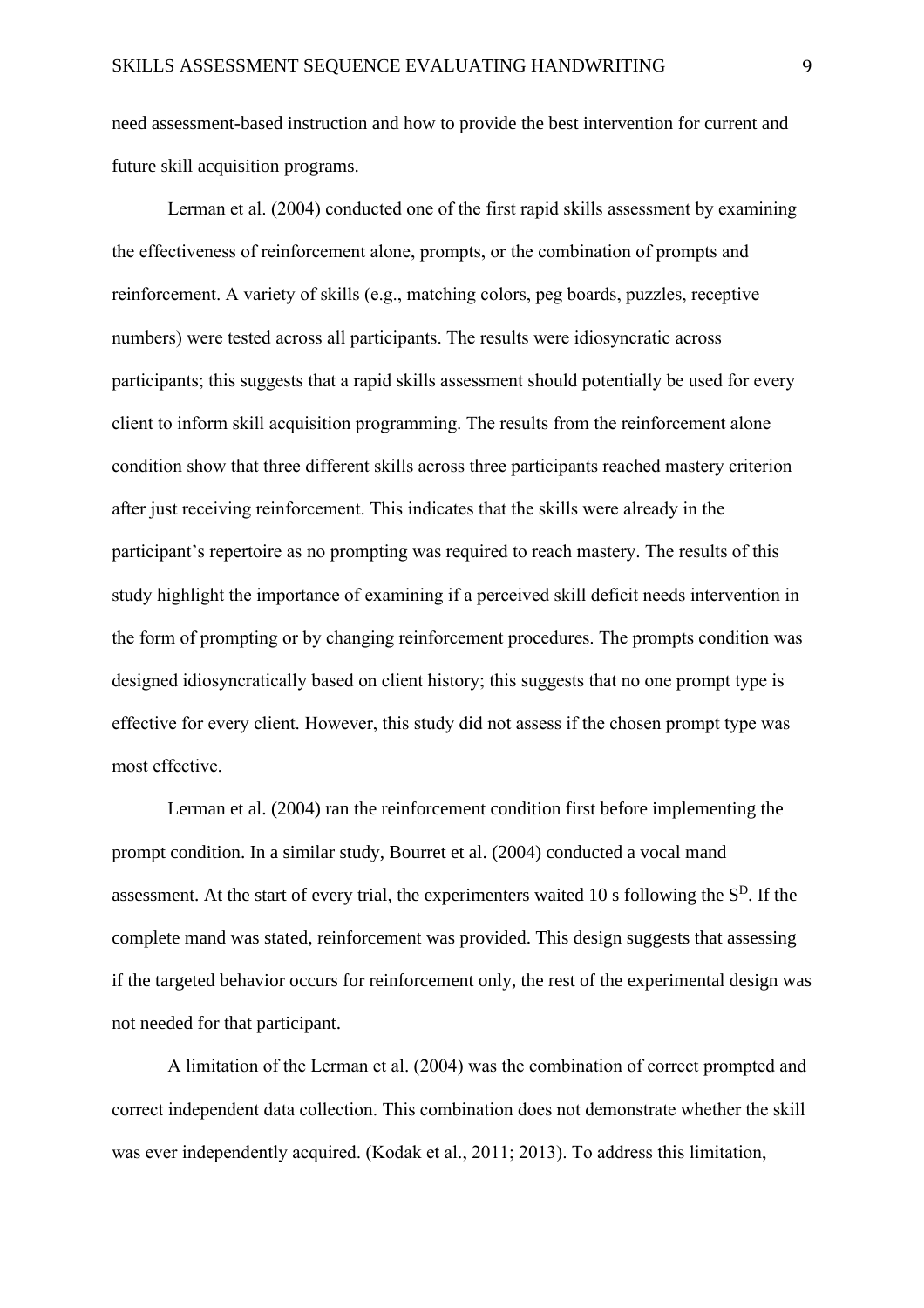Kodak et al. (2011) replicated and extended Lerman et al. (2004) by conducting a functional assessment on instructional variables to teach conditional discriminations to children with autism. This study used baseline, reinforcement, extra stimulus prompts, and an additional identity matching condition. As with Lerman et al. (2004) different conditions led to mastery criteria for all participants. However, this study did differentiate between correct prompted and correct independent responding so the determination of independent responding could be detected. However, multiple experimental designs were used in this experiment (i.e., reversal, concurrent multiple baseline, and non-concurrent multiple baseline) which makes it difficult to compare results.

Kodak et al. (2013) replicated and extended Lerman et al. (2004) and Kodak et al. (2011) by using an alternating treatments design; this allowed for a more efficient assessment of the conditions: contingent praise, reinforcement, and a position prompt plus reinforcement. Further, only one skill, a conditional discrimination, across participants with an ASD diagnosis was examined. Two out of the three participants met mastery criteria more quickly in the position prompt condition. As with Lerman et al. (2004) and Kodak et al. (2011), the results indicate that the rapid skills assessment was an effective strategy to identify appropriate intervention for each participant. The results also indicate that a prompt assessment is a necessary component to identify efficient intervention.

Both Lerman et al. (2004), Bourret et al. (2004), and Kodak et al. (201l; 2013) showcased the effectiveness of using a skills assessment across a variety of skills. This information can help clinicians determine which skills to target during treatment. Although both studies used a prompts condition, neither research examined the effectiveness of differing prompt types. Prompting is a valuable tool to use when teaching skills because prompting can lead to fewer errors (Gorgan & Kodak, 2019; Halbur et al., 2019). Cooper et al. (2007) defined prompts as additional antecedent stimuli used to help evoke the correct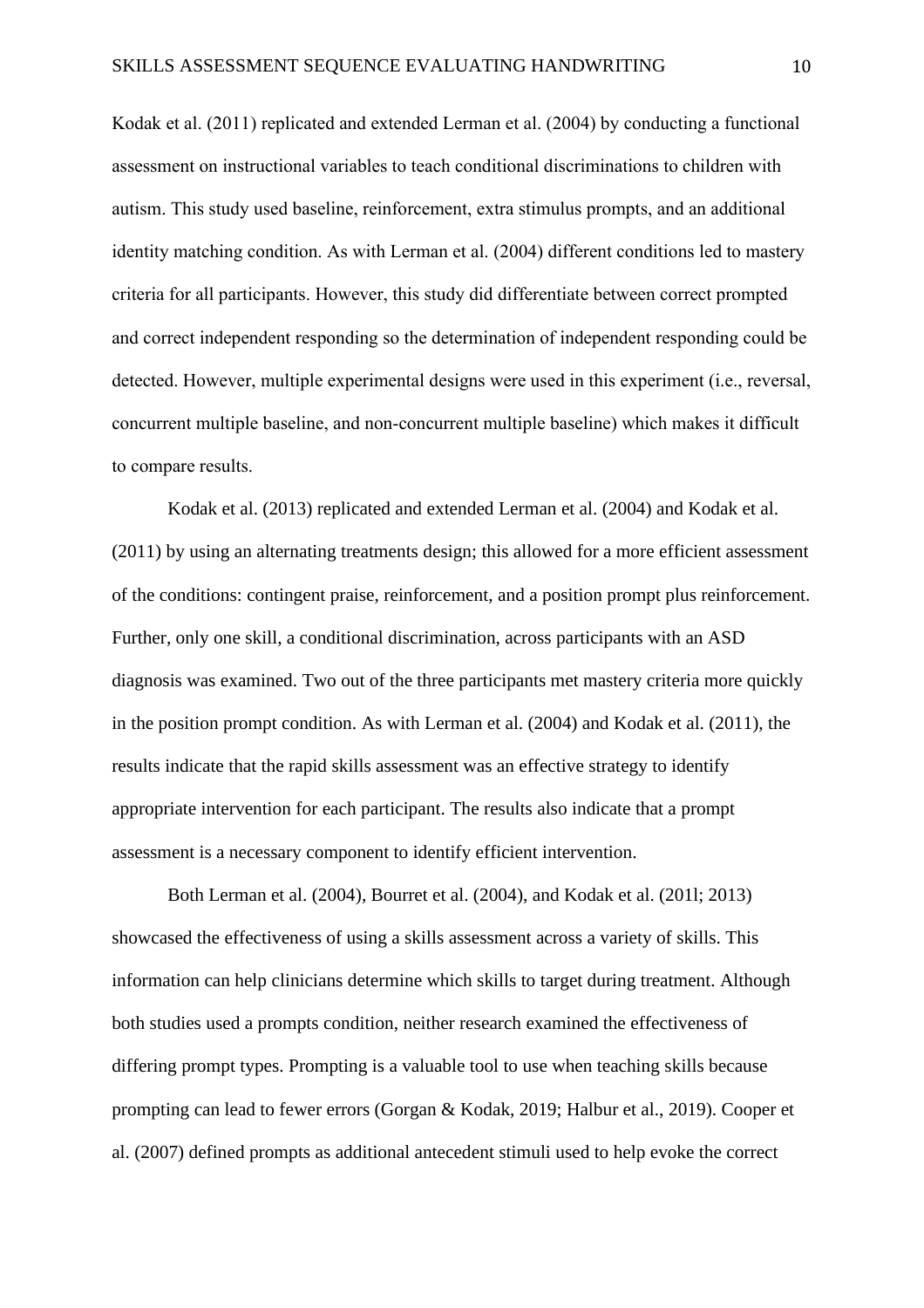response in the presence of the relevant  $S<sup>D</sup>$ . Verbal instructions, modeling, and physical guidance are the major forms of response prompts which targets the behavior and not the antecedent stimulus (Cooper et al., 2007).

Several studies have evaluated the efficacy of response prompts on skill acquisition. Seaver & Bourret (2014) evaluated the effectiveness of response prompts on behavior chaining to teach arbitrary Lego structures to children with ASD. Verbal and gestural prompts, modeling prompts, and physical prompts were all examined. For each participant, a differing response prompt was most effective and efficient at evoking correct independent responding. This research highlights the need to assess which response prompt is most effective for individuals. However, an arbitrary skill was taught. To save time, especially in a clinical setting, it might be more efficient for clinicians to assess prompt type using a functional skill.

Additional research examining the effectiveness of the most efficient prompt and prompt fading procedures has been conducted. Cengher et al. (2016) used a topography assessment that examined a no prompt, model, gestural, and physical prompts on one step directions. Although this study was a replication of Seaver & Bourret (2014), the researchers extended the previous research by targeting functional skills. Schnell et al. (2019) also replicated and extended Seaver & Bourret (2014) by examining the effectiveness of the model prompt, partial physical prompt, and full physical prompt on auditory-visual conditional discriminations. Like both Seaver & Bourret (2014) and Cengher et al. (2016), the most effective response prompt was idiosyncratic across participants.

Rapid skills assessments are effective at determining if a skill deficit requires teaching. Response prompt assessments are effective at determining which prompt method is most effective and efficient. This information can help clinician's streamline treatment. Both rapid skills assessments and prompt level assessments provide information to allow clinicians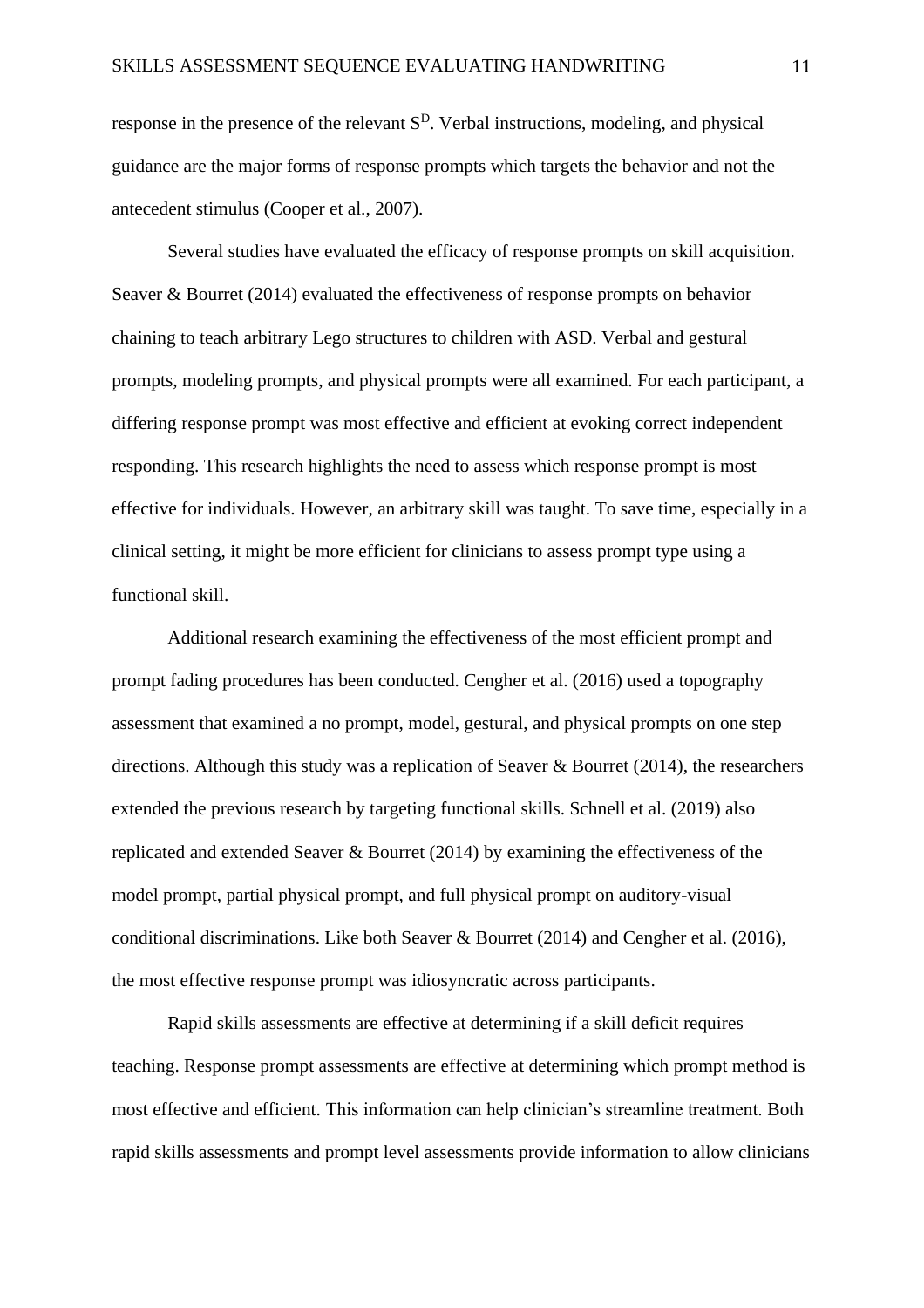to make evidence-based and ethical decisions when designing treatment. It has been suggested that both assessments could potentially save clinician's valuable time (Kodak et al., 2013; Seaver & Bourret, 2014).

However, if multiple assessments are needed to determine effective intervention, time might not be saved. Assessments that are too lengthy are less likely to be used by clinicians (Gould et al., 2011). If two assessments are combined into an assessment sequence, the same information could still be obtained in a shorter duration of time. Including a reinforcement alone condition before a prompt level assessment will allow clinicians to evaluate if a perceived deficit requires teaching before determining the appropriate prompt level. The purpose of this study was to determine whether specific instruction was needed for a hypothesized skill deficit while also assessing which response prompt was most effective and efficient.

## **Method**

#### **Participants and Setting**

Three participants with a neurodevelopmental disorder were included in this study. All participants had the following prerequisite writing skills of tracing shapes and independent drawing of lines and circles. James was a seven-year-old male whose ABA therapy was beginning to target writing skills at the start of the study. He participated in research sessions once a week at his ABA clinic and once at his house. Lucy was a four-yearold-female whose treatment team stated that she was only able to write the letters of her name. She participated in research sessions twice weekly at her ABA clinic. Jake was a fouryear-old-male whose treatment team confirmed that while he had the prerequisite skills, he was unable to write any letter or number independently. He participated in research sessions once-to-twice weekly at his home, where he was currently receiving ABA services. During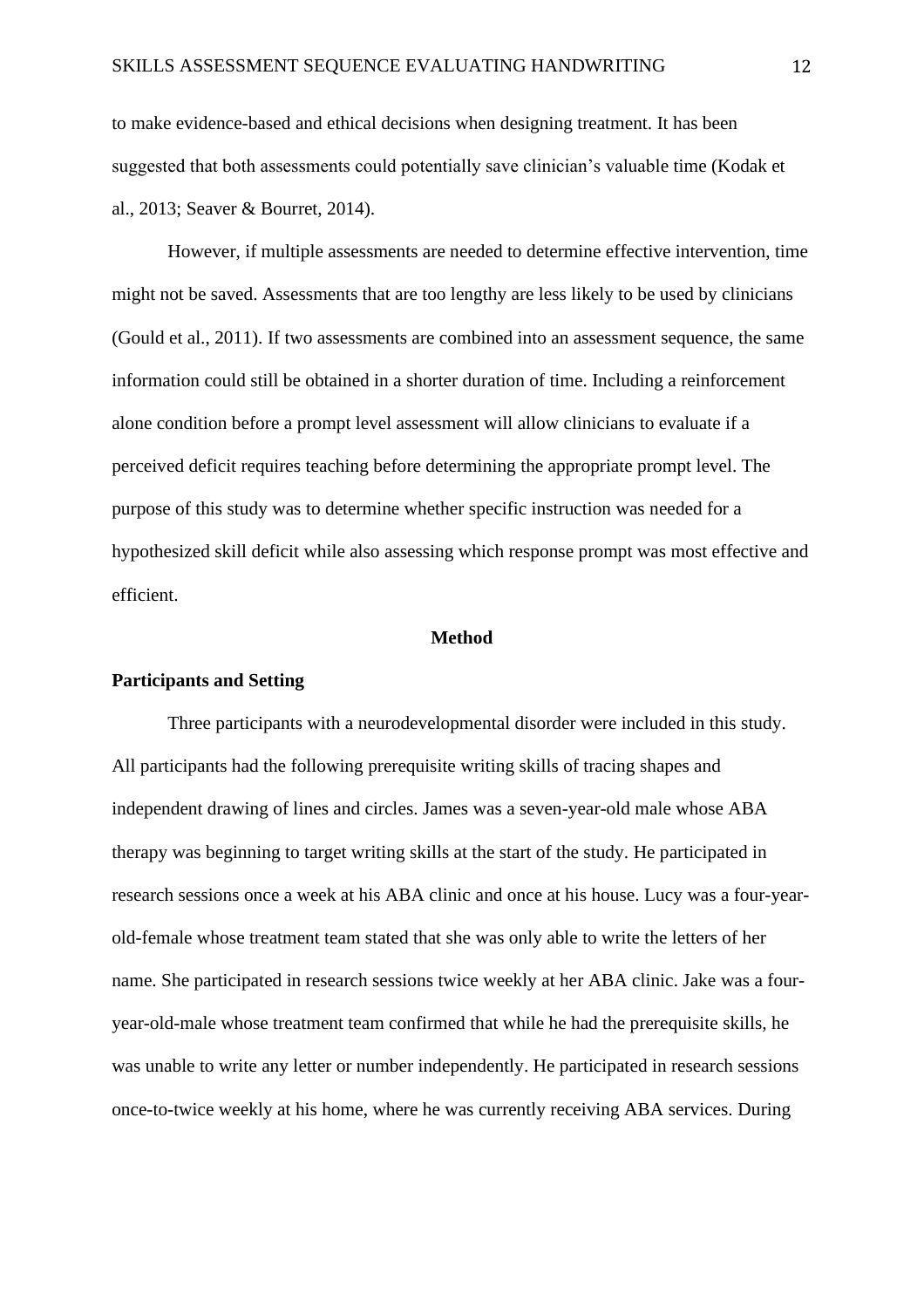this research, Lucy and Jake were taught letters and numbers, and James was taught letters and shapes.

### **Response Measurement and Interobserver Agreement**

An adapted alternating treatments design was used. Each session consisted of eight trials; a trial was defined as one presentation of the  $S<sup>D</sup>$  (e.g., "write A"). During both the baseline and reinforcement alone conditions, each target was presented one time. Each letter and number were presented four times per session in the response prompt assessment. Paper and pencil were used to collect data. Each trial was scored as either correct independent, correct prompted, or incorrect/no response. A correct independent response was defined as the participant completing the instructed letter or number following the discriminative stimulus  $(S<sup>D</sup>)$  and without any assistance from the researcher A correct prompted response was defined as the participant completing the instructed letter or number following the  $S<sup>D</sup>$  and with the prompt level assigned for that condition. Incorrect/no response was defined as the participant failing to make a response or engaging in the wrong response.

Similar to Seaver  $\&$  Bourret (2014), the most efficient prompt type was determined by the prompt that produced the targeted response at mastery criteria in the least amount of sessions. The same determination for most efficient prompt was used in this research, and prompt efficiency was calculated by dividing the number of independent responses by the total number of responses in each condition.

An independent observer collected trial-by-trial data, and the data was compared to the researchers' data. Exact agreement was calculated as agreements divided by agreements plus disagreements and multiplying by 100 for each participant. Interobserver agreement (IOA) data was collected in 36.6% of James' sessions and was 94.8%, 42.5% of Lucy's sessions and was 97.2%, and data was collected in 55% of Jake's sessions and was 100%.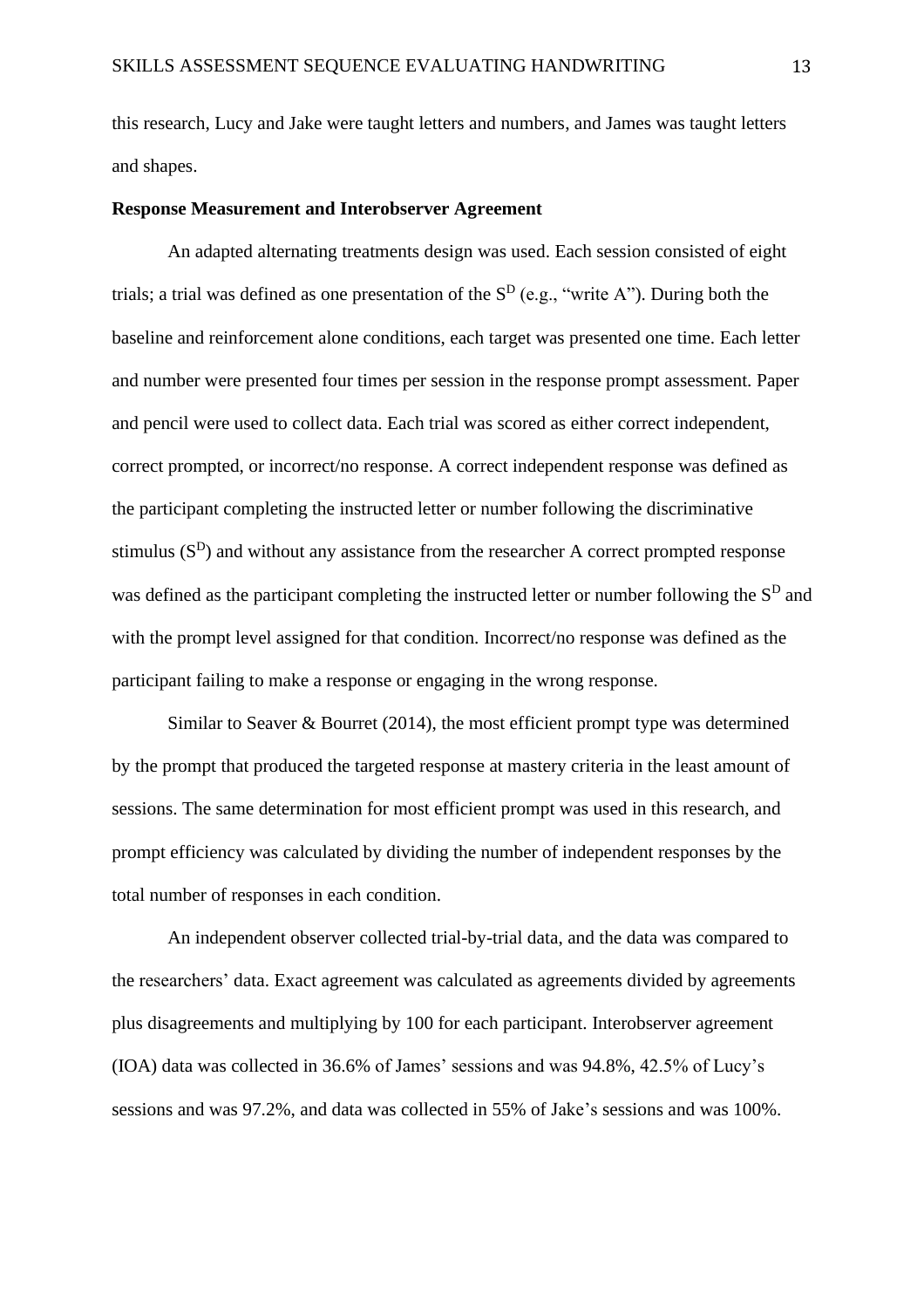Treatment integrity data was also collected by the independent observer in 35% of James' sessions, 43.7% of Lucy's sessions, and 63.2% in Jake's sessions. Data were collected on the implementation of all components. The appendix provides a data sheet that was used for collecting treatment integrity data. This included materials setup, delivery of the  $S<sup>D</sup>$ , and correct consequence provided following the participants' response. During the progressivetime delay procedure data was also collected on if the correct time delay occurred before the prompt was provided. The independent observer used internal counting. Treatment integrity data is presented as percent correct and was calculated by the number of correct components divided by the total number of components multiplied by 100. Treatment integrity for James was 99.4%, Lucy was 99.9%, and Jake was 99.7%.

## **General Procedure**

A white board and dry erase markers were used in all conditions. Each participant's treatment team selected the type of dry erase markers used by the participants. James used fine-tip dry erase markers, and Lucy and Jake used standard-sized dry erase markers. A differently colored card was placed on the table to serve as an  $S<sup>D</sup>$  for each condition, and the same color dry erase marker was used by the participants. For example, a red card and red dry erase marker was always used when the model prompt procedure was in place. The same colors were assigned to the same conditions across all participants for the purpose of decreasing researcher error across participants. The materials were placed on a table before the start of the session. For the first trial of each session, the dry erase marker was placed in the middle of the whiteboard and the marker top was removed. This placement ensured that both right and left-handed participants had equal access to the materials and removing the top decreased difficulty. The researcher erased the participants' writing in between each trial.

Each response prompt assessment session consisted of writing one letter and one number for Lucy and Jake. The letter or number consisted of either two or three hand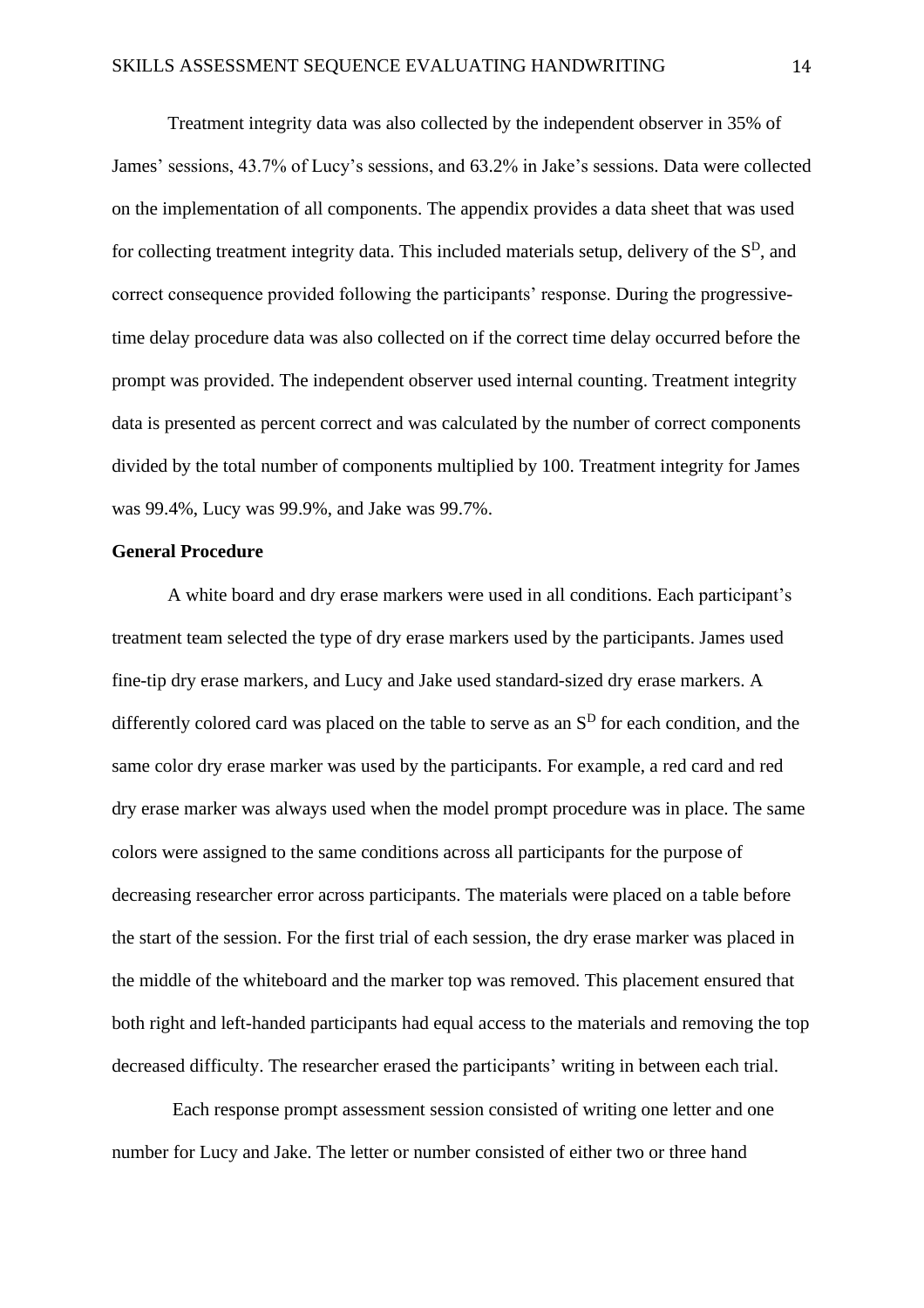movements for a total of five movements per pairing. Each pairing consisted of a letter or number that was all straight lines and one letter or number that had a curve. As an example, T and 5 (i.e., 2 hand movements for T and 3 hand movements for five) were used in the vocal and gesture condition for Jake. James was able to write numbers so shapes were used in place of numbers and each condition had a total of six hand movements. Table 1 provides a complete list of every pairing across all conditions for all participants. Letters and numbers with similar shapes (e.g., the number 9 and the letter P) were not selected to avoid confusion while the prompting conditions are assessed. The order of presentation of each letter and number were randomized per session. The pairings of all the letters remained consistent; additionally, each pairing was matched with one response type per participant (e.g., X and 5 were always be used with the model prompt for Lucy). The order of the response prompt sessions was presented randomly and was determined using randomizer.org.

Figure 1 displays a flowchart of the assessment sequence steps. As seen in Figure 1, a pre-assessment was conducted to determine whether the writing of letters and numbers was a skill deficit. Following the pre-assessment, baseline was conducted. After baseline, a reinforcement alone condition was then conducted. This component of the assessment determined whether the perceived skill deficit was a performance deficit or a deficit that required skill acquisition intervention. If reinforcement alone resulted in performance at the mastery criteria, the assessment ended. If this condition did not produce responding at mastery criteria, response prompts were then assessed.

The response prompting conditions followed the same general outline as Seaver & Bourret (2014). A progressive time delay was used in all prompting conditions. The prompt delays were 0-s,1-s, 2-s, and 4-s. The researcher counted internally rather than use a stopwatch. Internal counting was selected because the time delays were very short. Additionally, any sound made by the stopwatch or movements made by the researcher might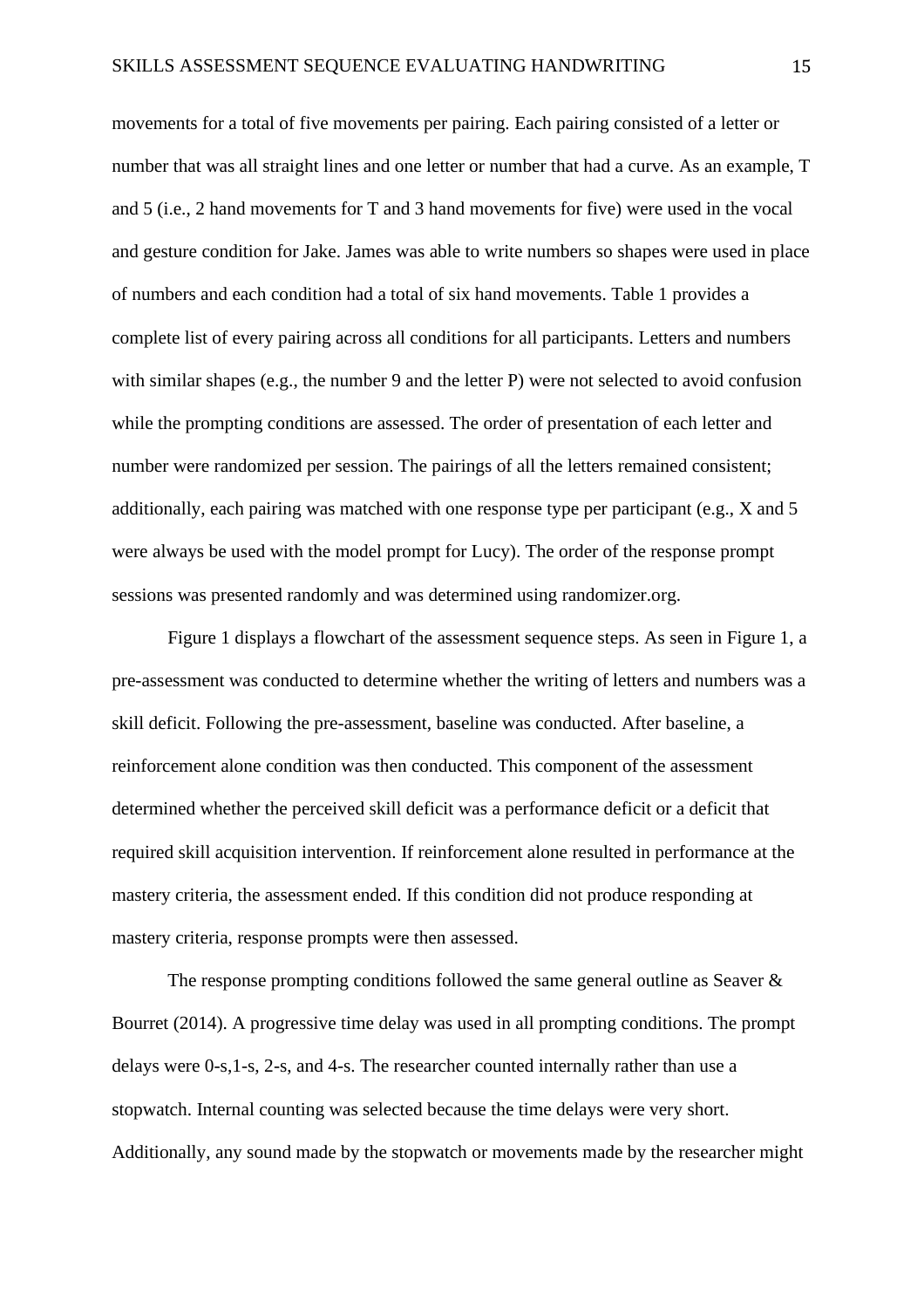have served as an  $S<sup>D</sup>$  for prompting. The time delays increased following a session with six out of eight trials (i.e., 75%) with prompted correct responses. If two consecutive sessions occur with one or more incorrect responses, the time delay was decreased. Reinforcement in the form of verbal praise (e.g., "awesome job!" "Fantastic writing") and access to a preferred item or edible was provided for all correct independent and correct prompted responses. If a completed number or letter attempt was on the whiteboard and the participant was no longer observed to be actively engaging in writing behavior before the time delay was completed (e.g., the participant incorrectly wrote the number 7 in 2-s during a 4-s time delay), the correct response was not prompted. The rationale for not prompting following an incorrect response was the determination that this was an antecedent assessment rather than a consequence assessment.

Mastery criteria for ending the assessment was set as correct independent responding in seven out of eight trials, or 87.5% accuracy, across three consecutive sessions for Lucy and across two consecutive sessions for James and Jake.

#### *Preference Assessment*

A multiple-stimulus-without-replacement (MSWO) preference assessment (DeLeon & Iwata, 1996) was conducted with James and Lucy. A free operant preference assessment (Roane et al., 1998) was used with Jake. The researcher conducted a reinforcer survey with the participant's BCBA or board-certified assistant behavior analyst (BCaBA), and the top 5 tangible and/or edible items was selected. The preference assessments were conducted 3 times to establish a reinforcer item hierarchy. For the purposes of this study, the highest item was used as a reinforcer. Fruit 'n' yogurt fruit snacks were used with James, sugar cookies bites were used with Lucy, and the iPhone was used with Jake. It must be noted that Jake's time with the iPhone was variable, as recommended by his treatment team. Instead of pausing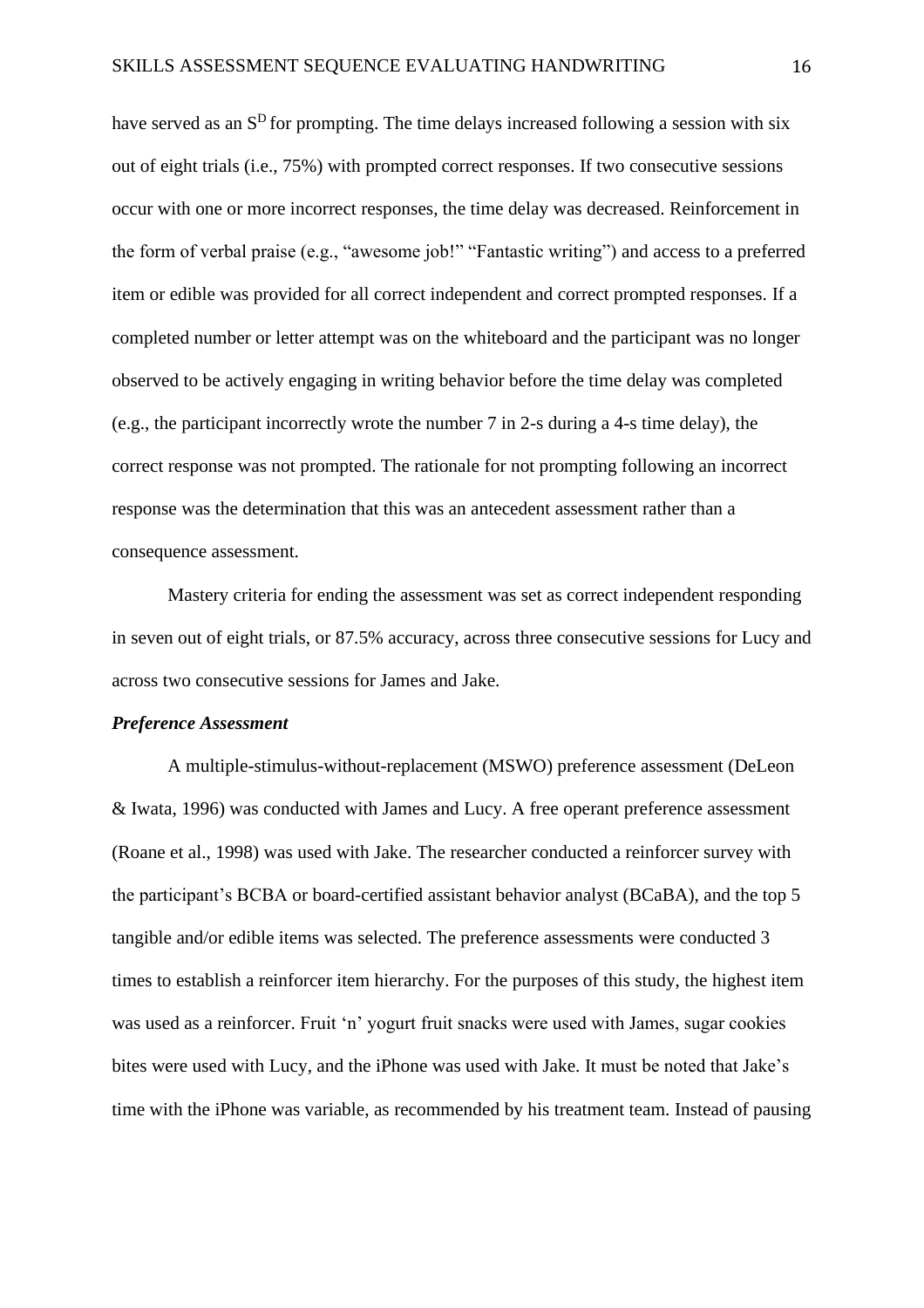a song mid-phrase (e.g., "Old McDonald had a Farm, E, I") at a predetermined time, his time ended at the end of a phrase (e.g., "Old McDonald had a farm, E, I, E, I O").

## *Pre-Assessment*

The participants were presented with a whiteboard and a black dry erase marker. The S<sup>D</sup> "write<sub>"</sub> was presented. Each letter, number, or shape was presented three times.

## *Baseline*

Baseline was assessed for all targeted letters, numbers, and shapes. The researcher placed the whiteboard and a black dry erase marker in front of the participant. The researcher stated the  $S<sup>D</sup>$  at the start of each trial. No prompting or consequences were provided.

## *Reinforcement Alone*

This procedure was similar to the praise-only condition of Kodak et al. (2013). Baseline procedures were implemented with the addition of reinforcement (i.e., praise and a tangible or edible) contingent on correct independent responding. No prompts were provided. If participants met mastery criteria in this condition, the assessment ended before response prompts were assessed. If after three consecutive sessions, participants responded at or below chance level, this condition ended, and response prompts were assessed. However, no participant met mastery criteria during the reinforcement alone condition.

## *Response Prompt Assessment*

**Vocal and Gestural Prompts.** This condition was similar to baseline except for the use a combination of vocal and gestural prompts. The combined prompt consisted of the researcher stating a predetermined phrase that described how to write each letter or number while also following the predetermined phrase with a finger in the air. Table 2 provides all the vocal prompts used for each participant. The vocal prompts were selected from Kiddos World TV (2021) and Harry Kindergarten (2014) on YouTube. For James, the researcher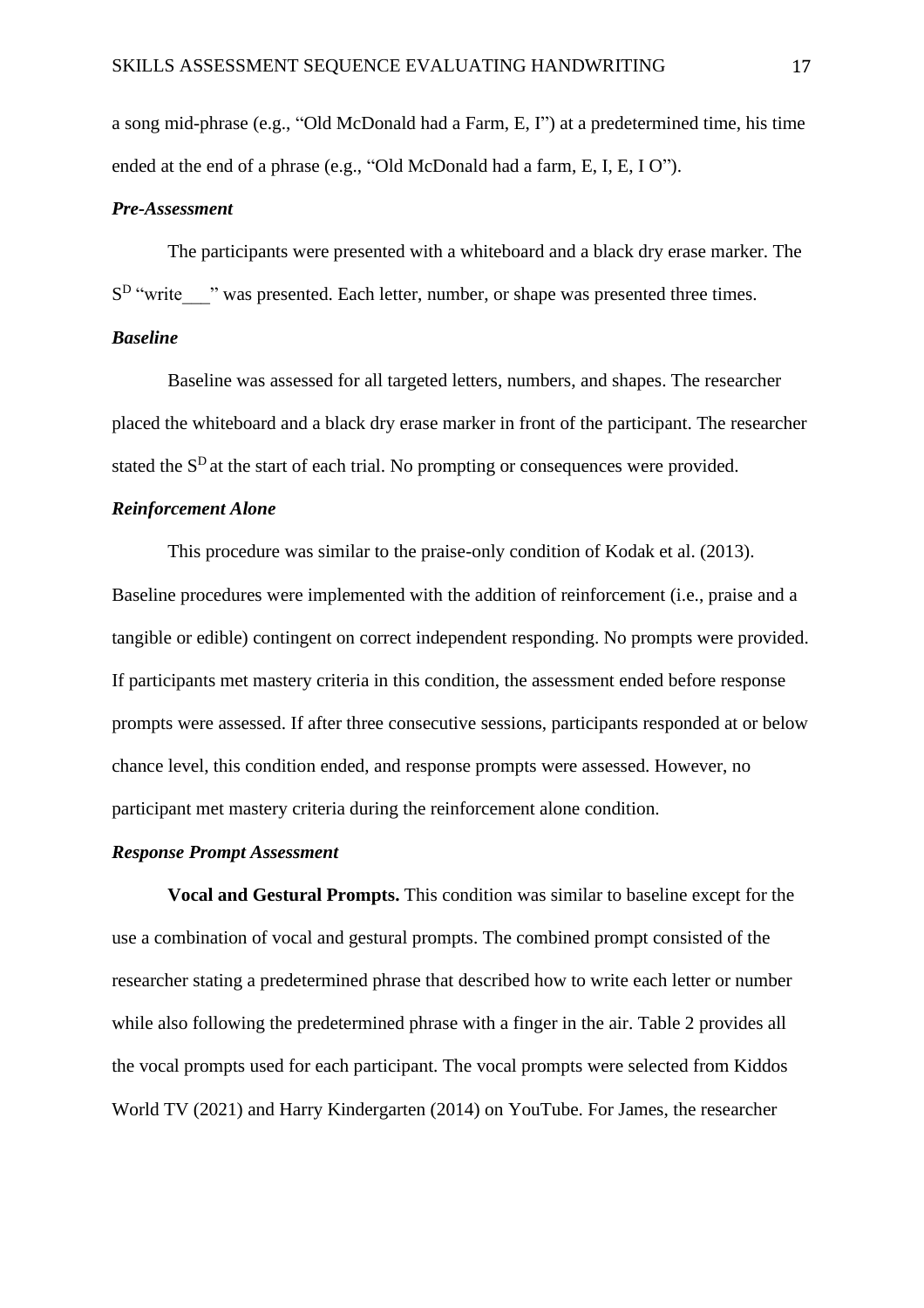developed the phrase for the shape used in this condition. Reinforcement was given following correct independent or correct prompted responses.

**Model Prompt.** This condition was similar to baseline but with the use of a model prompt and reinforcement following correct prompted and correct independent responses. The model prompt consisted of the researcher modeling how to write the targeted letter, number, or shape on a separate whiteboard with a separate dry erase marker. The researcher then immediately erased the targeted letter, number, or shape on their board.

**Physical Prompt.** The same procedures as baseline were in place with the inclusion of a physical prompt. The physical prompt consisted of the researcher using hand-over-hand to guide the participant's writing the targeted letter or number. Reinforcement was provided following correct prompted or correct independent responding.

**Control Condition.** This condition was the same as baseline except for the addition of a black color card placed in front of the whiteboard. No prompts or reinforcement were provided.

## **Results**

Figures 2-4 displays the data as the percent of correct independent responses across sessions for all participants. As seen in Figures 2-4, two participants engaged in correct independent responding in multiple prompt conditions. This suggests that more than one response prompt was at least partially effective. However, none of the participants met mastery criteria with any response prompt.

Figure 2 shows the results for James. During the initial baseline sessions, James engaged in correct independent responding during two sessions. Shapes replaced numbers and several new letters were selected; baseline sessions then resumed. He engaged in correct independent responding for the letter X during all four sessions of the reinforcement alone condition. The letter X was assigned to the control condition and correct independent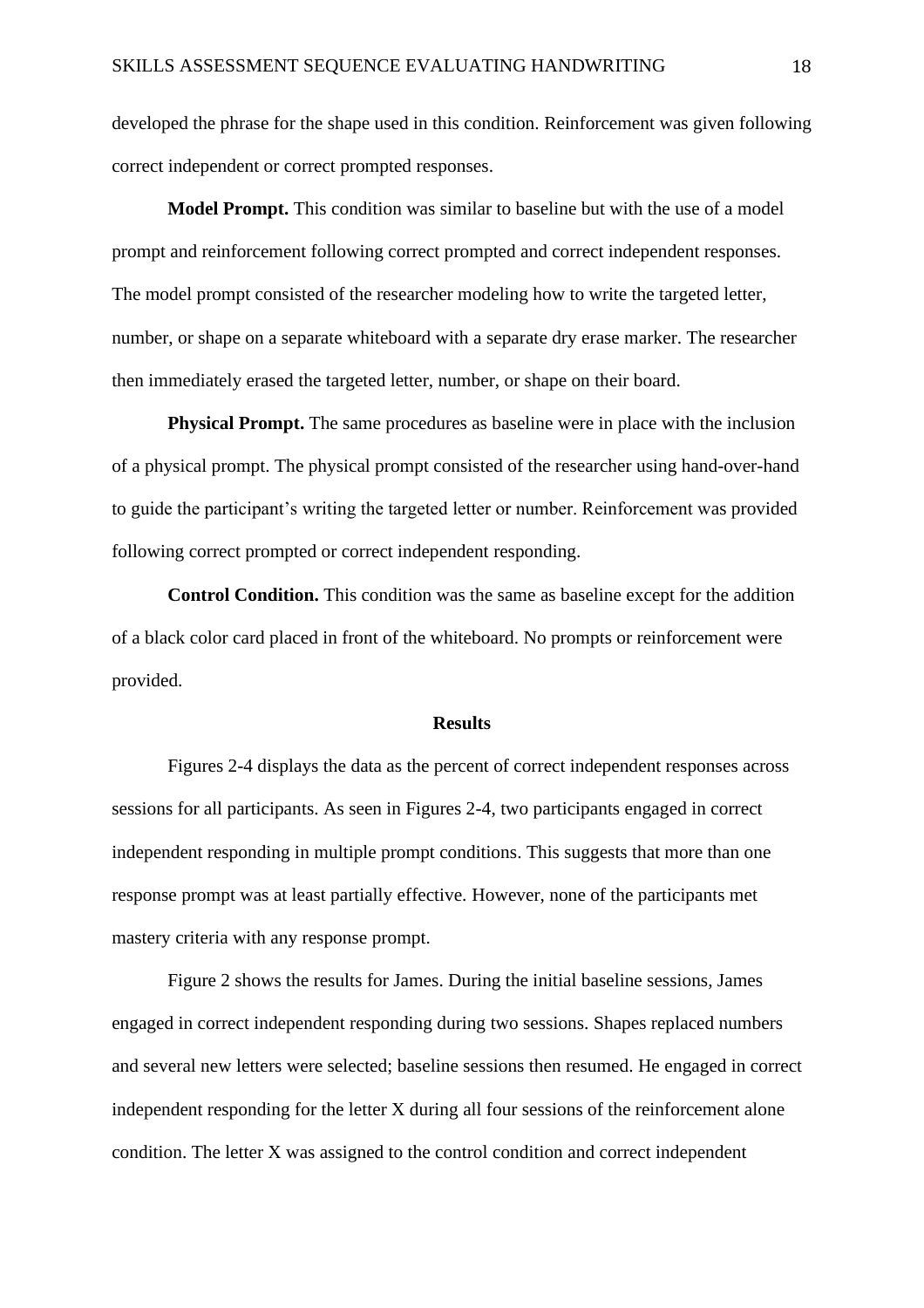responding persisted for this target. The increase in correct independent responding condition, as compared to the reinforcement alone condition, was due to the increased opportunities to write the target (i.e., one time in the reinforcement alone condition and four times in the response prompt assessment).

Figure 3 displays the correct independent results for Lucy. As seen in Figure 3, Lucy engaged in correct independent responding in only one trial in baseline. During the reinforcement alone condition, her correct independent responding was more variable, but she did not reach mastery criteria during the eight sessions in this condition. Of the two targets for which a correct response had occurred during the reinforcement alone condition, one was assigned to the control condition and the other target was assigned to the model prompt condition. Lucy engaged in correct independent responding above 80% correct several times in both the physical and model prompt conditions. However, she did not reach mastery criteria in either condition. Lucy also terminated four sessions; she walked away from the model prompt condition session 45, a model condition, the physical prompt condition sessions 75 and 88, and refused to participate in the control condition session 86. After multiple control condition sessions, Lucy was observed to not give assent when the control condition was presented. The control condition was then spaced out to occur less frequently.

Figure 5 shows Lucy's prompted correct responding across response prompt condition sessions. These data indicated that Lucy engaged in prompted correct responding across all three response prompt conditions. However, her level of prompted correct responding in sessions 14-46 was not high enough to move from the 0-s delay in both the model and vocal and gesture prompt conditions. Therefore, once she had participated in eight sessions across all conditions, the requirements for the progressive time delay changed from response-dependent to response-independent. Starting from session 47, the time delay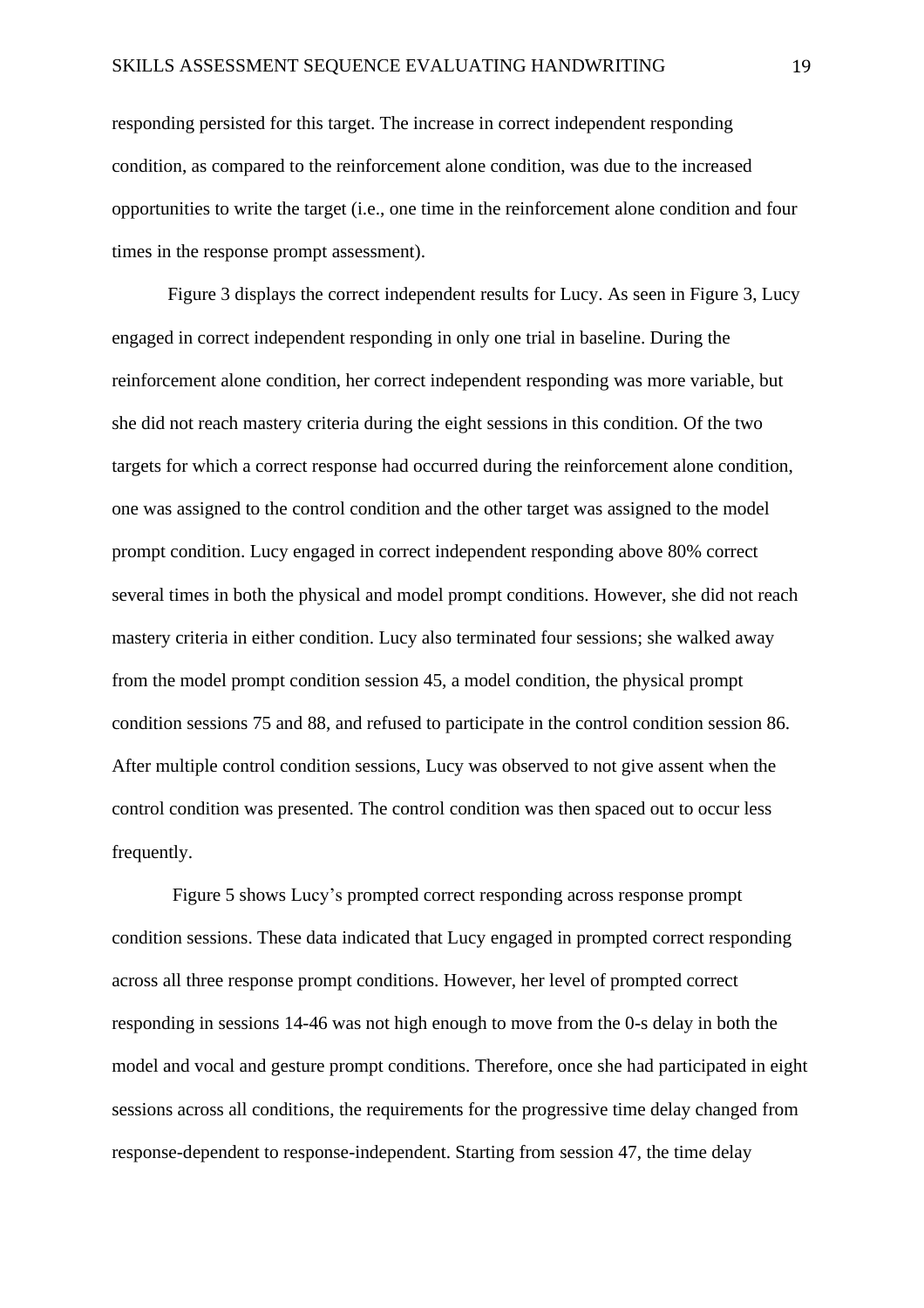increased every session until the terminal delay was reached. If one or more incorrect responses or no responding occurred across two consecutive response prompt conditions when the terminal delay was used, the time delay decreased.

Figure 4 shows the correct independent results for Jake. As seen in Figure 4, Jake never engaged in correct independent responding. He was only able to engage in prompted correct responding in the physical condition. To allow Jake an increased opportunity to engage in correct independent responding, the progressive time delay was switched from response-dependent to response-independent in session 31. Despite the increase in time delay, Jake was unable to engage in correct independent responding with any response prompt conditions.

Slight procedural errors occurred for all participants. The time delay was incorrectly increased for the model prompt in session 19 for James. Additionally, a partial incorrect vocal prompt (e.g., the researcher stated "pull down, slant up, pull down" instead of the correct "pull down, slant up, slant down") was stated for two vocal and gesture prompt sessions, 31 and 33. No color card was present for the first several trials in sessions 14 and 54 for James. In session 81, a physical condition, the incorrect time delay was used for Lucy. Instead of increasing to 4-s, the time delay remained at 2-s. Jake did not receive reinforcement in the physical prompt condition session 19 for three prompted correct trials. A dried-up marker was used for three trials in the control condition session 27. The control condition Session 37 was terminated after two trials when the researcher discovered that the wrong targets were being run.

## **Discussion**

The purpose of this study was to examine the effectiveness of a skills assessment sequence on a perceived skill deficit while also determining the most effective method for intervention. This skills assessment was successful at determining whether the assessed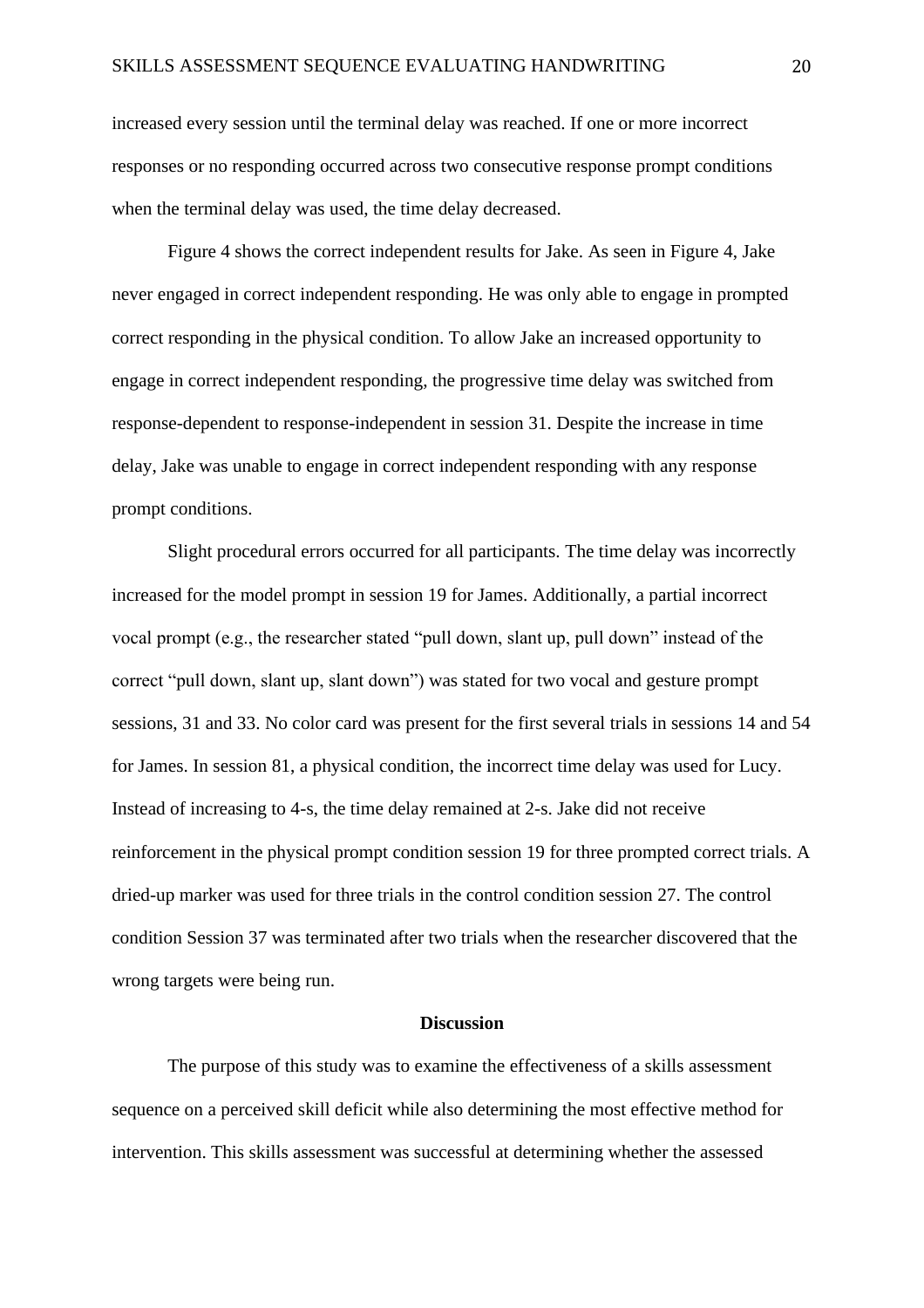writing skill required intervention. However, this assessment was not as successful at determining the most effective method for acquiring independent writing of letters, numbers, and shapes. Although two out of the three participants were able to obtain the skill of writing at least one letter and one number through the response prompts, this assessment was not efficient. For example, Lucy participated in over 80 sessions and James participated in 60 sessions.

There are several possibilities as to why none of the participants reached mastery. First, the prerequisite skills required for participation in the study may not have been stringent enough. For example, Jake had no prior exposure to writing letters and numbers. He was unable to engage in correct independent responding. Participation in this study did not require the ability to trace letters and numbers, as those are stimulus prompts. Although neither James nor Lucy was able to meet mastery criteria, both were able to engage in correct independent responding. James and Lucy both had prior exposure to writing letters and numbers, according to their treatment teams. Future research is needed to evaluate if tracing letters and numbers should be a required prerequisite skill before assessing independent writing skills.

Second, idiosyncratic variables may have influenced responding. Lucy engaged in variable responding throughout each phase of this research; she was observed to draw pictures instead of writing. Further, her treatment team informed the researcher that her preschool used whiteboards to draw. This suggests that there were competing motivational operations in place. Perhaps at times, it was more reinforcing to draw than engage in correct independent responding and receive the identified reinforcement (e.g., sugar cookie bite). Additionally, if mastery criteria goals were less stringent (i.e., two consecutive sessions instead of three consecutive sessions), Lucy would have met mastery criteria in session 70.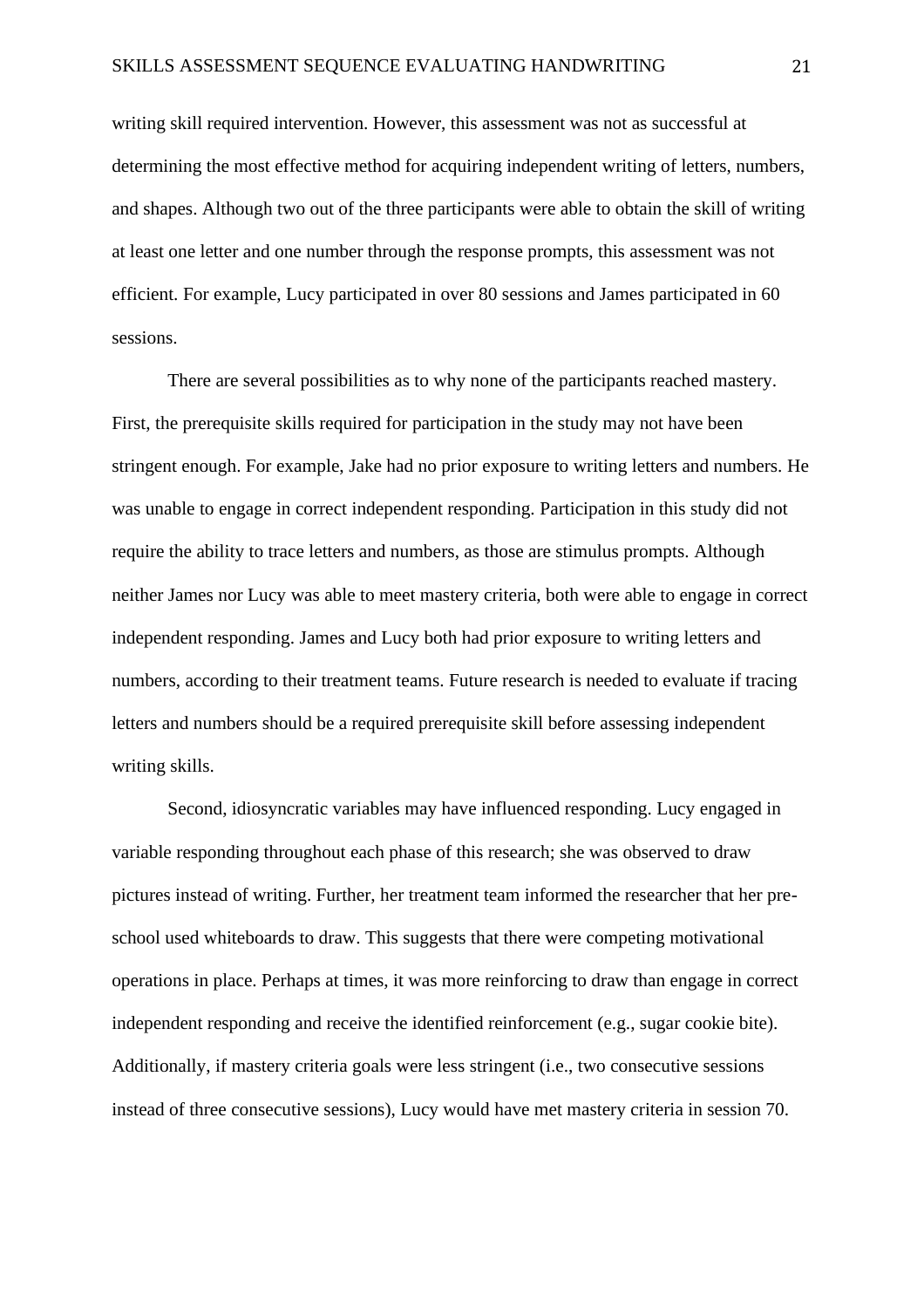The stringent mastery criterion was set to meet a minimum requirement of mastery that her ABA clinic utilizes.

James' overall responding was less variable, as compared to Lucy. However, throughout the entire assessment, he was observed to engage in high variability of hand movements (e.g., using four hand movements to write X in the reinforcement alone condition and 2 hand movements for X in the response prompt assessment). This variability of hand movements often resulted in different, but not always incorrect, written letters or shapes. For example, when drawing a triangle, sometimes James drew a right triangle and other times his drawing resembled an isosceles triangle. Other trials, however, he wrote a letter or shape that might have some or even all the correct components, but not resemble the target enough to be correct. It is plausible that James was not able to discriminate between correct and incorrect responses. His variable responding also led to missed opportunities to prompt correct responding. As an example, James was observed to be engaging in the correct hand moments required for drawing a square, so the researcher did not provide a prompt. However, when he had finished responding, he had drawn a rectangle instead.

It is also possible that the researcher did not identify the reinforcing variables that were maintaining his responding. James never contacted reinforcement during the control condition, and yet his correct independent responding maintained for the letter X. This suggests that perhaps that there were other maintaining variables, likely automatic reinforcement.

Third, the use of the progressive time delay might have also contributed to the lack of mastery obtained by the participants. Progressive time delays are typically responsedependent, meaning that the delays increase or decrease dependent on a predetermined criterion of participant's responding (Casey, 2008). This research followed the general procedures as Seaver & Bourret (2014), with one modification. Seaver & Bourret (2014)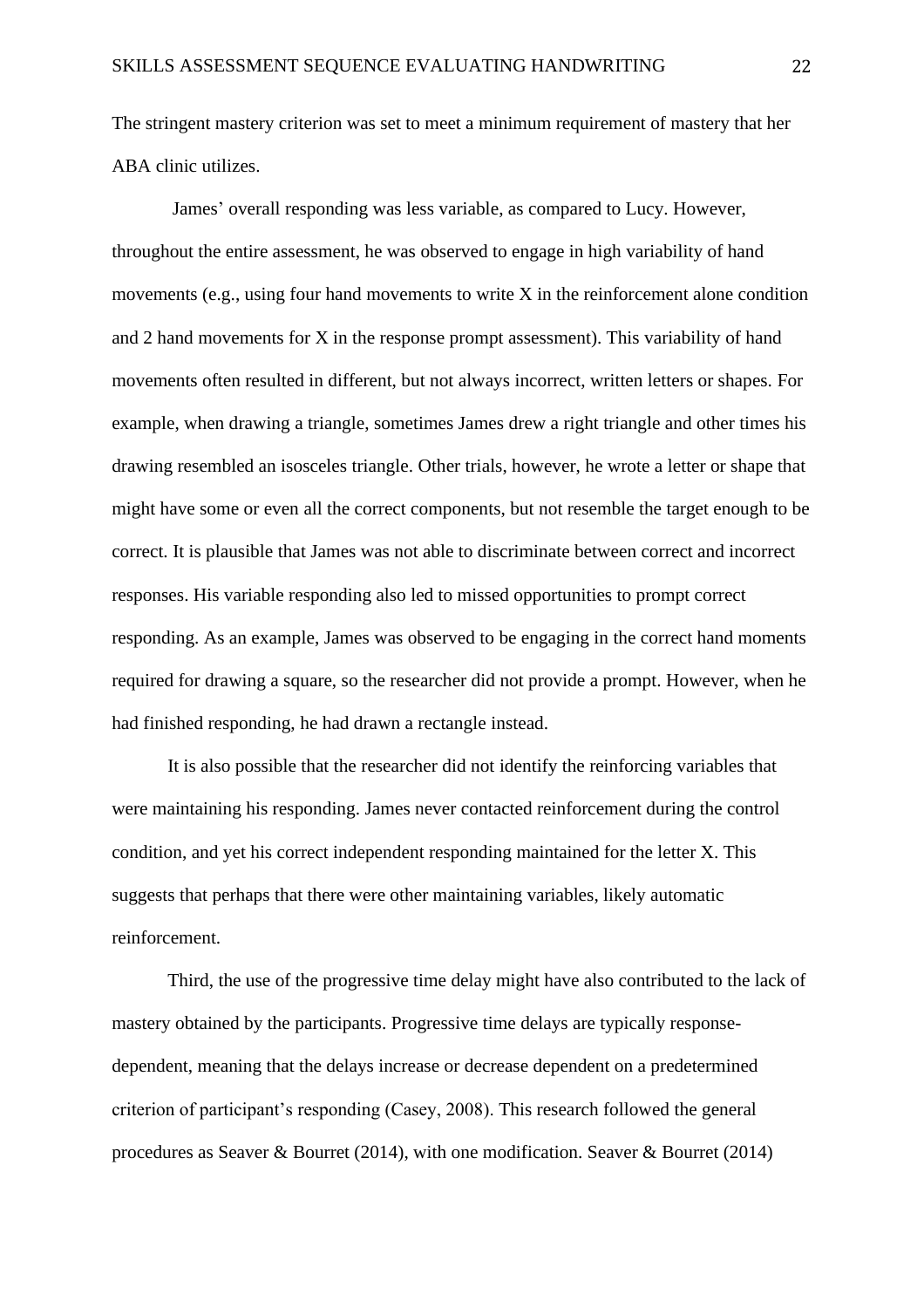increased the time delay after two consecutive trials within a session; this research increased the delay after one session. Increasing and decreasing time delays within a progressive time delay is variable across the research (Walker, 2008). For example, in this study we increased the prompt delay after only one session with high levels of prompted correct responding, whereas other studies remained at a 0-s delay for at least two consecutive sessions (Grow et al., 2014; Vedora & Berry, 2016.) Increasing after only one session may, from the participants point of view, not provided clarity as to when prompts were to occur.

How this research implemented the progressive time delay might at least partially explain the variability of responding observed in two of the participants. James and Lucy both engaged in incorrect responding that was not corrected by the researcher during the response prompt assessment. Within the time delay before prompting was provided, it was often difficult to judge whether the responding was correct. For example, Lucy could engage in a complete incorrect response (e.g., write 7 with the horizontal line in the wrong direction) during a 4-s delay in the physical prompt condition before the prompt delay time had elapsed.

The use of a response-dependent progressive time delay also affected the participants' opportunities to engage in correct independent responding. James, Lucy, and Jake all demonstrated that keeping the delay at 0-s or moving back down all the way to 0-s masked the, albeit infrequent, occurrence of correct independent responding. For example, James was engaging in correct independent responding in the vocal and gesture prompts in sessions 55 and 56; however, he made at least one incorrect response in both sessions. Therefore, the delay was decreased back to 0 for session 59 which did not provide him with the opportunity to engage in correct independent responding. Both Jake and Lucy switched from responsedependent to response-independent time delays to allow for increased opportunities to engage in correct independent responding. Although Jake did not engage in correct independent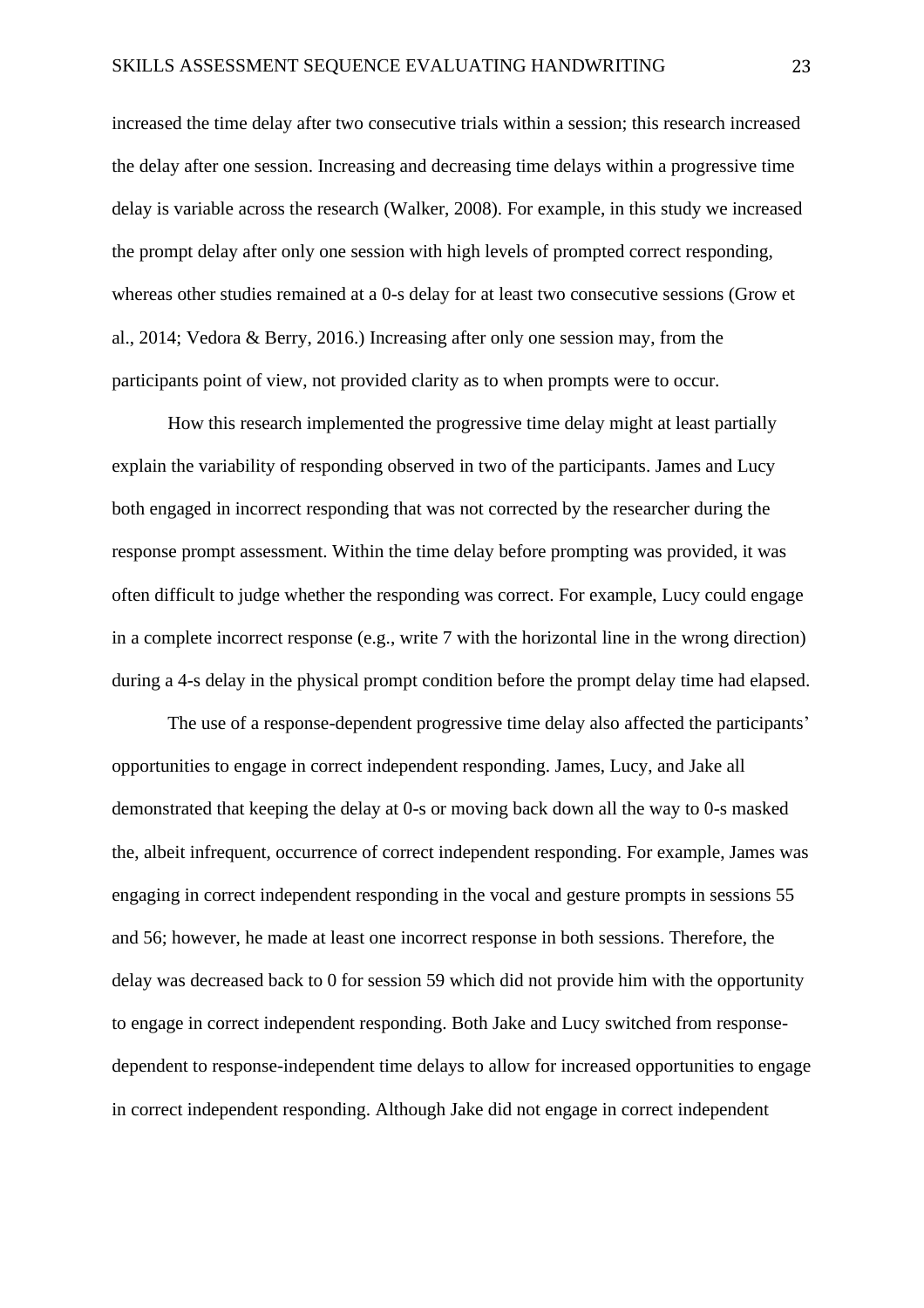responding, he was given an opportunity across two sessions of each response prompt condition before the assessment ended.

Immediately after Lucy switched from response-dependent to response-independent time delays, her correct independent responding increased in both the model and the vocal and gesture prompt conditions. If the researcher had not implemented the change, it is possible that she would not have been able to demonstrate correct independent responding before the assessment was terminated. However, response-independent prompt delays are not thoroughly researched (Casey, 2008). The change from response-dependent to responseindependent prompt delays was effective for Lucy, but further research is needed to demonstrate the effectiveness of response-independent prompt delays.

Beyond potential explanations for the lack of participants mastering the targeted skill, other observed factors warrant a closer examination, including the response prompts that were utilized. The combined vocal and gesture prompt condition was designed to replicate Seaver & Bourret (2014). They determined that a verbal prompt would be insufficient for their targeted task (i.e., completing a Lego structure). However, a gestural prompt for this experiment's targeted task was deemed insufficient to prompt the targeted behavior (i.e., pointing to a blank whiteboard does not prompt the correct response like pointing to the correct picture card does in a conditional discrimination task). Therefore, the two separate prompts were combined and presented together in this research to maximize effectiveness. Additionally, the combination of these two prompts is most likely commonly utilized in a variety of educational settings. For example, a math teacher might provide additional vocal prompts while also pointing to equation. However, no participant responded above 80% correct independent during this condition, suggesting that this combined prompt condition was not effective for any of the participants.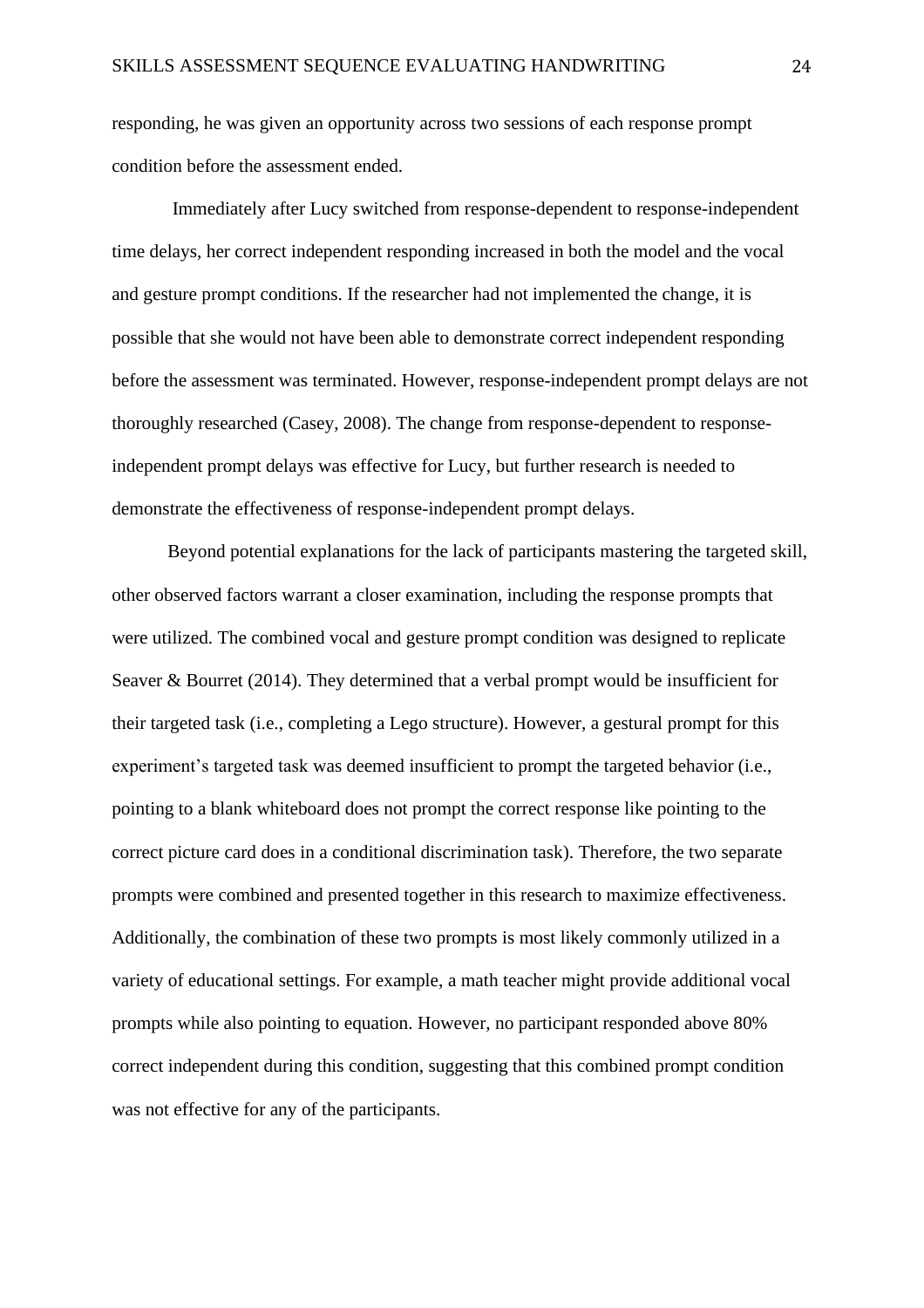Both the physical prompt and model prompt left permanent products that were temporarily available for the participant to view. The researcher did not immediately erase the prompted correct writing sample on the participant's whiteboard during the physical prompt condition. Instead, the researcher reinforced the correct response by providing the participants with the reinforcing item before erasing, meaning that the correctly written target may have functioned as an additional consequence. Further, in the model prompt condition, the researcher erased the written letter, number, or shape, immediately after modeling correct responding. However, both James and Lucy were observed to attend to the researcher's whiteboard. It is plausible that these participants were attending to the written stimulus and not the hand movements made by the researcher. Although they were only visible temporarily, the permanent products in the model prompt condition may have thus functioned as a stimulus prompt, contributing to the higher efficacy of these conditions.

This research had several limitations. The researcher did not fully account for the permanent products that were in the physical and model prompt conditions. Additionally, the researcher did not pre-teach the vocal prompts used in the vocal and gesture prompt condition. It is unclear if the participants were able to follow directions such as "curve around," "slant down" or "straight across." The researcher also had to place a finger in the air at the start of the prompt; this might have functioned as an accidental additional hand movement that impacted the actual prompt.

A second limitation is outside exposure to letters, numbers, and shapes, and research materials. All participants received outside academic instruction. During the reinforcement alone condition, James' RBT mentioned that his treatment team was actively targeting writing the letter K, which was one of the targets of this assessment. The researcher confirmed with his BCBA, who offered to remove K from his current skill acquisition programming. The researcher confirmed that no other letters or shapes were currently in his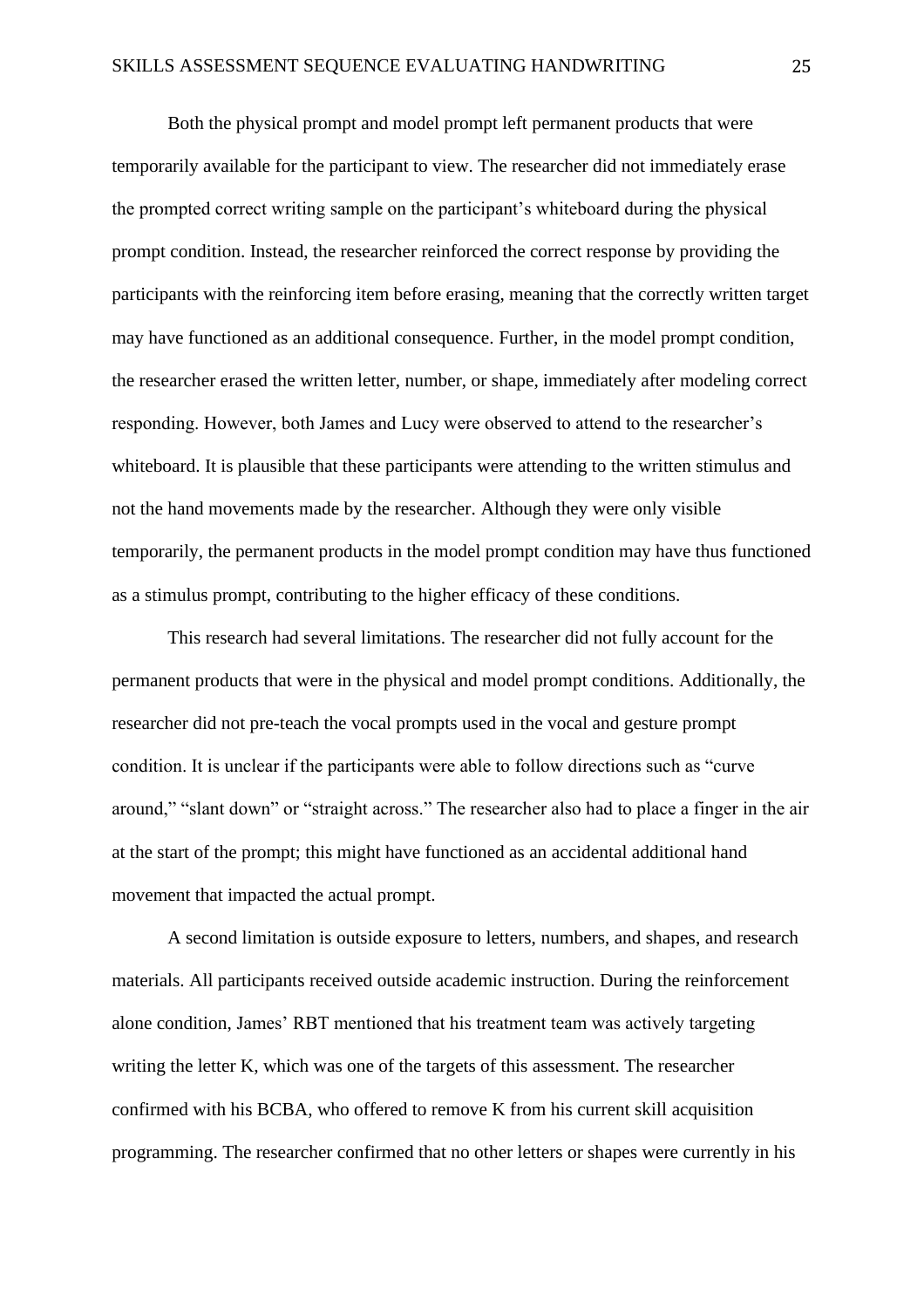programming. Lucy was observed to be playing with magnet letters before research sessions began several times and ate alphabet cookies during her lunch breaks. These outside exposures might have influenced the participant's development of concept formation of the targeted letters, numbers, and shapes.

Another limitation of this research was the lack of permanent products used and collected. Because the participant's response was erased at the end of teach trial, the researcher's own behavior might have influenced the independent data collector's decisions instead of the actual response itself. Both IOA and treatment integrity data were collected in situ, meaning that the data collector observed what consequence the researcher provided, and this may have influenced how they scored the writing skill or the implementation of intervention steps. It is also possible that the researcher's decisions concerning the correct or incorrect responses might have been shaped by the participants' responses over the course of this research. Permanent products of the participant's responses would allow for an independent data collector to provide IOA data without observing the researcher. Permanent products would also allow for a comparison of participant responses over the course of the research.

There are several avenues for future research. The results of this current research suggests that response prompts are not an efficient intervention to utilize when targeting writing skills. Future research could examine the effectiveness of a treatment package for writing skills. Perhaps combining response prompts with an error correction procedure would lead to more efficient results. Future research could also examine if response prompts are more effective when combined with stimulus prompts. A treatment package that utilizes response prompts, stimulus prompts, and error correction might also be examined.

Future research could continue to examine the effectiveness of this assessment sequence (i.e., reinforcement alone followed by a response prompt assessment). Previous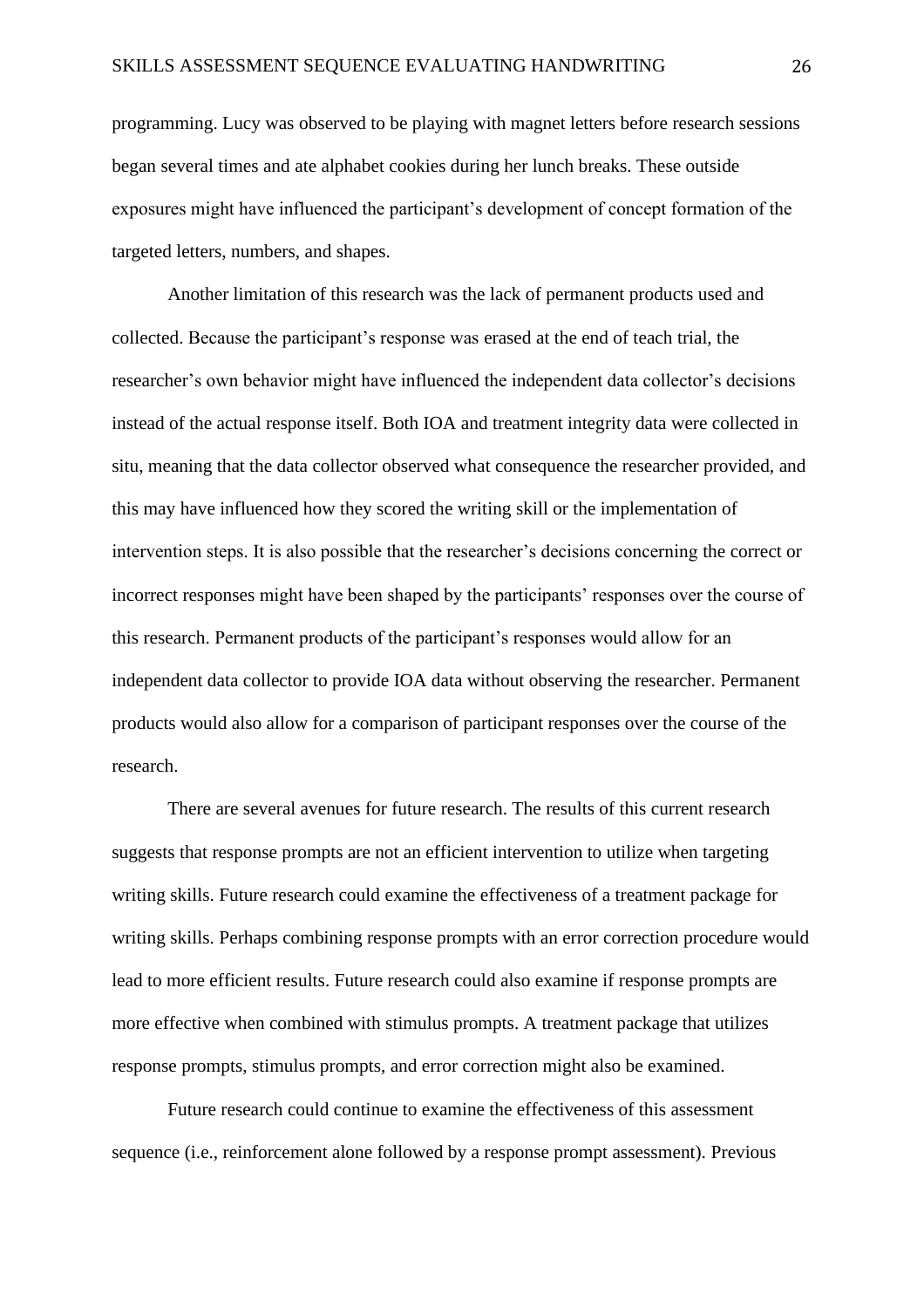studies have conducted skills assessments with tasks such as one step-directions and audiovisual conditional discriminations (Cengher et al., 2016; Schnell et al., 2019). Future research could use this assessment sequence on these skills. Other skills, like sorting laundry, could be assessed using this proposed model.

Additionally, this assessment sequence was designed to save clinician's time by combining key elements of two types of skills assessments. It could be conceptualized that practitioners utilize a skills assessment like the ABLLS-R or the VP-MAPP as the preassessment instead of designing their own. Future research could examine the efficacy of using one of the commonly used skills assessments as the first step.

If more than one response prompt was effective, the researcher had planned on conducting a concurrent-chains preference assessment. Concurrent-chains preference assessments have been utilized in skill acquisition programs to determine client preference by having clients select a representative stimulus (e.g., color card) of a particular teaching condition (Basile et al., 2021). Choice and preference are essential components ABA services and should always be taken into consideration and utilized when designing client programming Future research could examine the efficacy of a concurrent-chains preference assessment if more than one response prompt is deemed effective.

This research replicated and extended the research literature on both rapid skills assessments and response prompt assessments by combining the two into one skills assessment sequence. The researcher directly intervened on the skill deficit by teaching the skill while also assessing the best method of intervention for future targets. This highlights the efficiency of using this skills assessment sequence in clinical practice.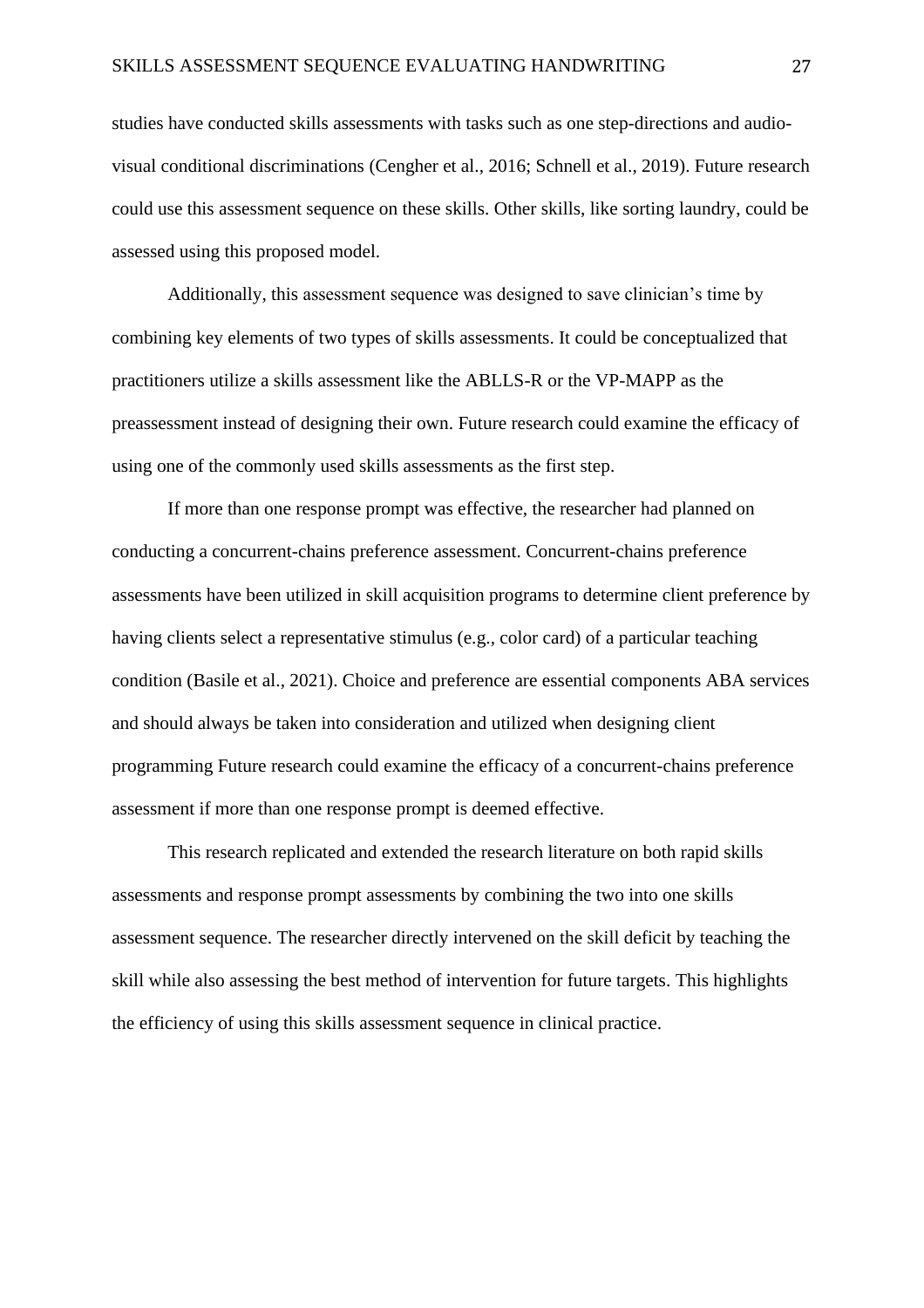#### **References**

- Behavior Analyst Certification Board (2014). *Professional and ethical compliance code for behavior analysts.* https://www.bacb.com/wp-content/uploads/2020/05/BACB-Compliance-Code-english\_190318.pdf
- Basile, C. D., Tiger, J. H., & Lillie, M. A. (2021). Comparing paired-stimulus and multiplestimulus concurrent‐chains preference assessments: Consistency, correspondence, and efficiency. *Journal of Applied Behavior Analysis*. https://doi.org/10.1002/jaba.856
- Bourret, J., Vollmer, T. R., & Rapp, J. T. (2004). Evaluation of a vocal mand assessment and vocal mand training procedures. *Journal of Applied Behavior Analysis*, *37*(2), 129– 144. https://doi.org/10.1901/jaba.2004.37-129
- Casey, S. D. (2008). A comparison of within- and across- session progressive time delay procedures for teaching sight words to individuals with cognitive delays. *The Behavior Analyst Today*, *9*(3-4), 162–171. https://doi.org/10.1037/h0100656
- Cengher, M., Shamoun, K., Moss, P., Roll, D., Feliciano, G., & Fienup, D. M. (2015). A comparison of the effects of two prompt-fading strategies on skill acquisition in children with autism spectrum disorders. *Behavior Analysis in Practice*, *9*(2), 115– 125. https://doi.org/10.1007/s40617-015-0096-6
- Cooper, J.O., Heron, T.E., & Heward, W.L. (2007). *Applied Behavior Analysis* (2<sup>nd</sup> ed.). Pearson Education, Inc.
- DeLeon, I. G., & Iwata, B. A. (1996). Evaluation of a multiple-stimulus presentation for assessing reinforcer preferences. *Journal of Applied Behavior Analysis, 29(4),* 519- 532.https:// doi: 10.1901/jaba.1996.29-519
- Gorgan, E. M., & Kodak, T. (2019). Comparison of interventions to treat prompt dependence for children with developmental disabilities. *Journal of Applied Behavior Analysis*. https://doi.org/10.1002/jaba.638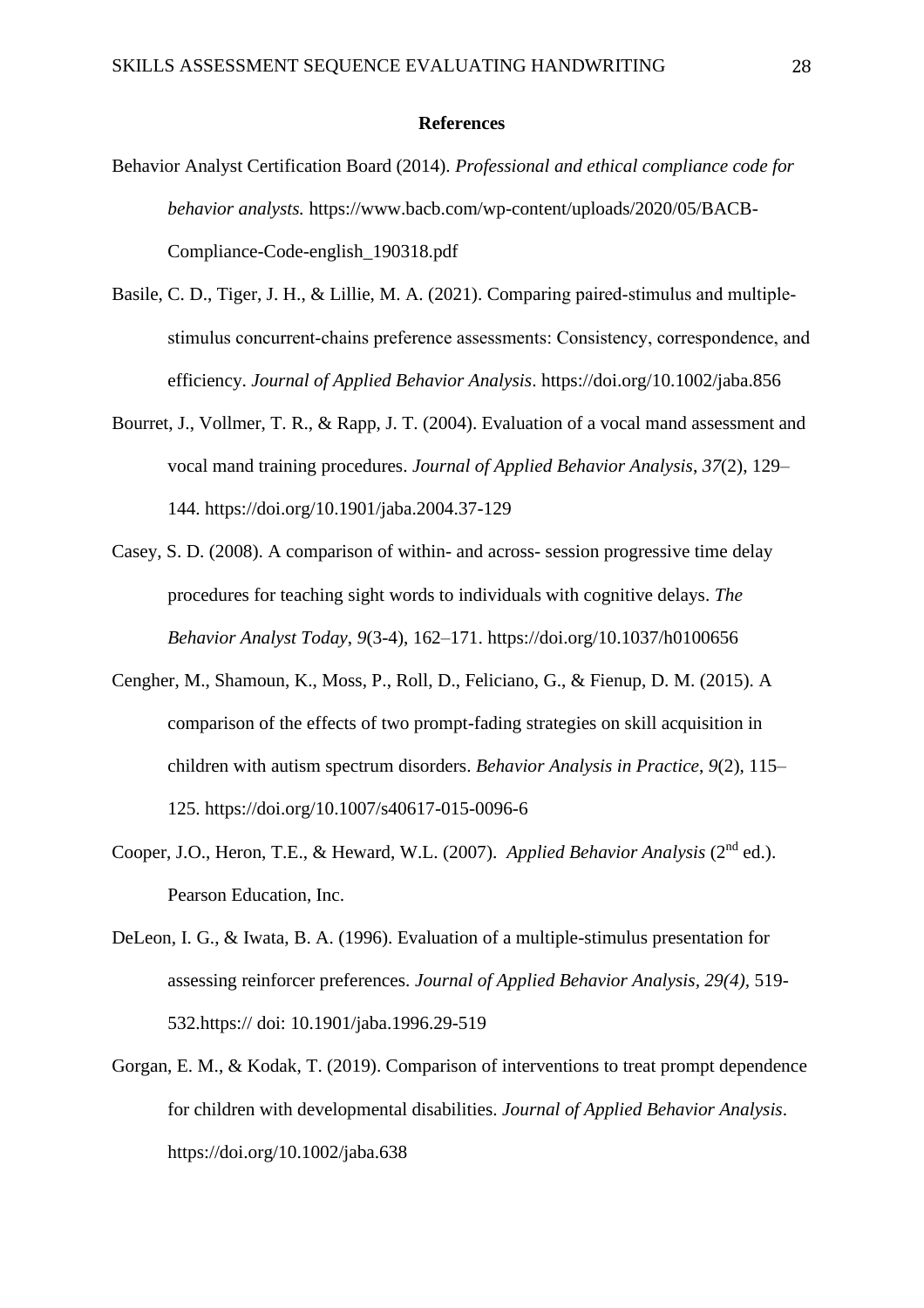- Gould, E., Dixon, D. R., Najdowski, A. C., Smith, M. N., & Tarbox, J. (2011). A review of assessments for determining the content of early intensive behavioral intervention programs for autism spectrum disorders. *Research in Autism Spectrum Disorders*, *5*(3), 990–1002. https://doi.org/10.1016/j.rasd.2011.01.012
- Grow, L. L., Kodak, T., & Carr, J. E. (2014). A comparison of methods for teaching receptive labeling to children with autism spectrum disorders: A systematic replication. *Journal of Applied Behavior Analysis, 47*(3), 600–605. https://doi.org/10.1002/jaba.141
- HarryKindergarten. (2014, December 10). *I can write my NUMBERS! (writing numbers 0-9 for kids)* [video]*.* YouTube. https://www.youtube.com/watch?v=2X-HAFPHBzg
- Halbur, M. E., Kodak, T., Wood, R., & Corrigan, E. (2019). An evaluation of parent preference for prompting procedures. *Journal of Applied Behavior Analysis*. doi:10.1002/jaba.616
- Kiddos World TV. (2020, January 07) *How to write the alphabet for kids - learn how to write letters a-z for kids - learn abc uppercase* [video]. YouTube. https://www.youtube.com/watch?v=\_QPsKkRofEE&t=1027s
- Kodak, T., Fisher, W. W., Clements, A., Paden, A. R., & Dickes, N. R. (2011). Functional assessment of instructional variables: Linking assessment and treatment. *Research in Autism Spectrum Disorders*, *5*(3), 1059–1077. https://doi.org/10.1016/j.rasd.2010.11.012

Kodak, T., Clements, A., & LeBlanc, B. (2013). A rapid assessment of instructional strategies to teach auditory-visual conditional discriminations to children with autism. *Research in Autism Spectrum Disorders, 7*(6), 801-807. https://doi: 10.1016/j.rasd.2013.02.007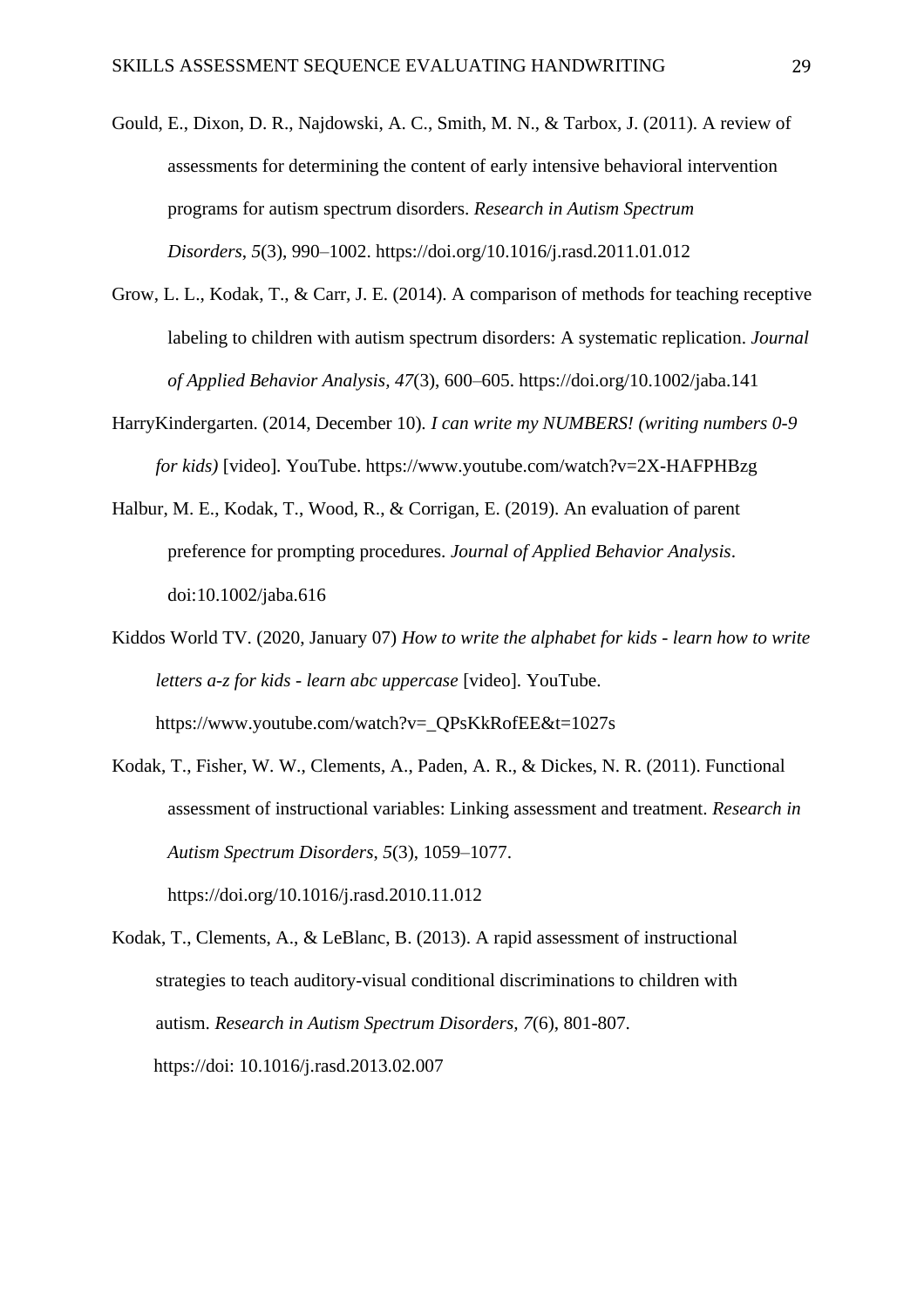- Kodak, T., & Halbur, M. (2021). A tutorial for the design and use of assessment-based instruction in practice. *Behavior Analysis in Practice*, *14*(1), 166–180. https://doi.org/10.1007/s40617-020-00497-w
- Leaf, J. B., Leaf, R., McEachin, J., Taubman, M., Ala'i-Rosales, S., Ross, R. K., Smith, T., & Weiss, M. J. (2016). Applied behavior analysis is a science and, therefore, progressive. *Journal of Autism and Developmental Disorders*, *46*, 720-731. https:// doi: 2048/10.1007/s10803-015-2591-6
- Lerman, D. C., Vorndran, C., Addison, L., & Kuhn, S. A. (2004). A rapid assessment of skills in young children with autism. *Journal of Applied Behavior Analysis, 37*(1), 11- 26. https://doi:10.1901/jaba.2004.37-11
- Malkin, A., Dixon, M. R., Speelman, R. C., & Luke, N. (2016). Evaluating the relationships between the PEAK Relational training system – Direct Training module, assessment of basic language and learning Skills – revised, and the VINELAND adaptive Behavior Scales – II. *Journal of Developmental and Physical Disabilities*, *29*(2), 341– 351. https://doi.org/10.1007/s10882-016-9527-8
- Partington, J. W. (2010). *The assessment of basic language and learning Skills-Revised: An Assessment, curriculum guide, and skills tracking system for children with autism or other developmental Disabilities. The ABLLS-R Protocol*. Behavior Analysts.
- Research randomizer. Pair of dice. (n.d.). Retrieved September 11, 2021, from https://www.randomizer.org/.
- Roane, H. S., Vollmer, T. R., Ringdahl, J. E., & Marcus, B. A. (1998). Evaluation of a brief stimulus preference assessment. *Journal of Applied Behavior Analysis*, *31*(4), 605– 620. https://doi.org/10.1901/jaba.1998.31-605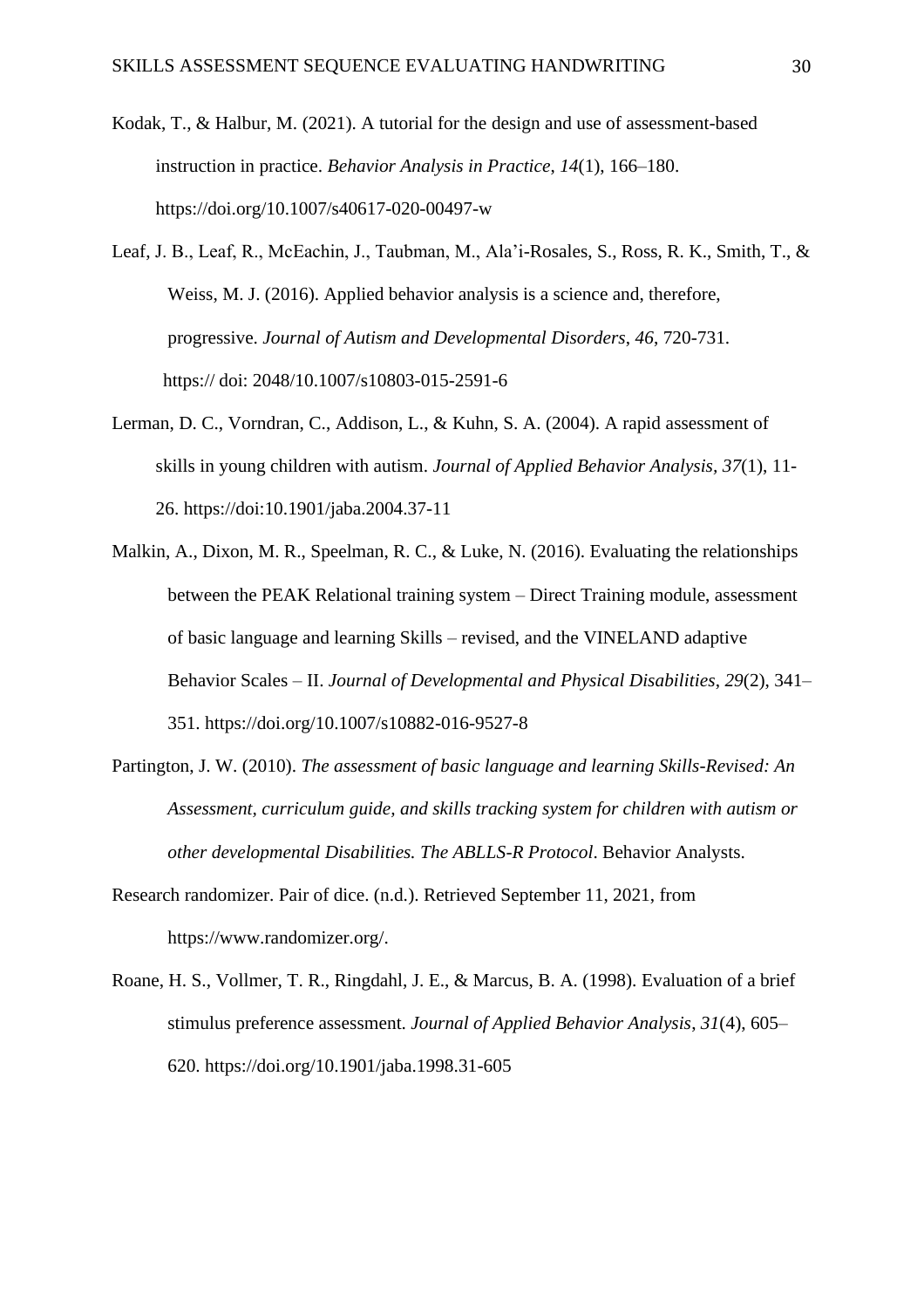- Seaver, J. L., & Bourret, J. C. (2014). An evaluation of response prompts for teaching behavior chains. *Journal of Applied Behavior Analysis, 47*(4), 777-792. doi:10.1002/jaba.159
- Schnell, L. K., Vladescu, J. C., Kisamore, A. N., DeBar, R. M., Kahng, S. W., & Marano, K. (2020). Assessment to identify learner‐specific prompt and prompt‐fading procedures for children with autism spectrum disorder. *Journal of Applied Behavior Analysis*. https://doi.org/10.1002/jaba.623
- Slocum, T. A., Detrich, R., Wilczynski, S. M., Spencer, T. D., Lewis, T., & Wolfe, K. (2014). The evidence-based practice of applied behavior analysis. *The Behavior Analyst*, *37*(1), 41–56. https://doi.org/10.1007/s40614-014-0005-2
- Sundberg, M.L. (2008) *VB-MAPP: Verbal behavior milestones assessment and placement program*. Concord, CA: AVB Press.
- Vedora, J., & Barry, T. (2016). The use of picture prompts and prompt delay to teach receptive labeling. *Journal of Applied Behavior Analysis*, *49*(4), 960–964. https://doi.org/10.1002/jaba.336
- Walker, G. (2008). Constant and progressive time delay procedures for teaching children with autism: A literature review. *Journal of Autism and Developmental Disorders, 38*(2), 261–275. https://doi.org/10.1007/s10803-007-0390-4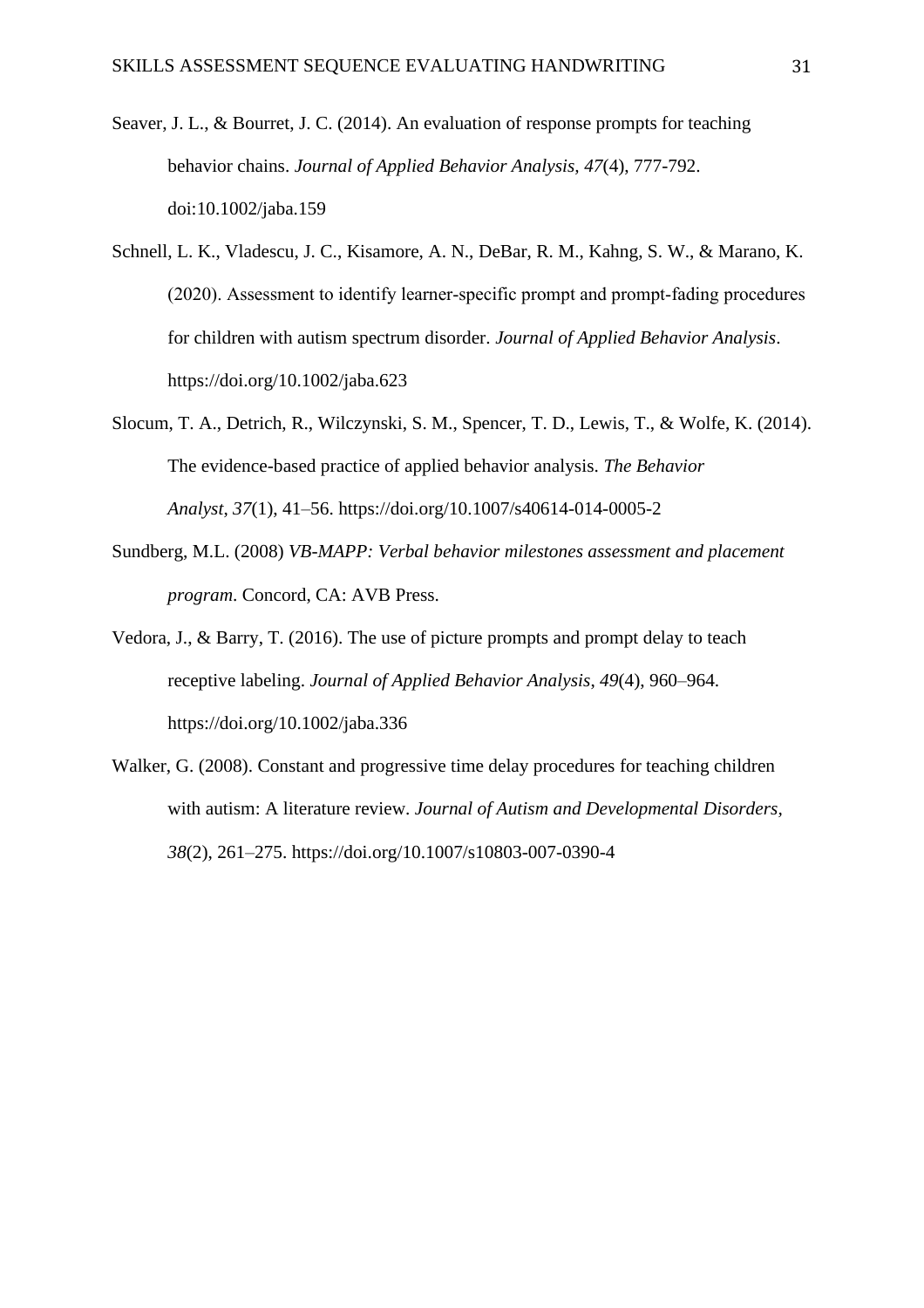# **Table 1**

*Response Prompt Conditions for All Participants*

| Condition         | James       | Lucy | Jake |
|-------------------|-------------|------|------|
| Vocal and Gesture | K, triangle | F, 2 | T, 5 |
| Model             | Q, square   | X,5  | A, 2 |
| Physical          | A, heart    | R, 7 | D, 4 |
| Control           | X, diamond  | D, 4 | R, 7 |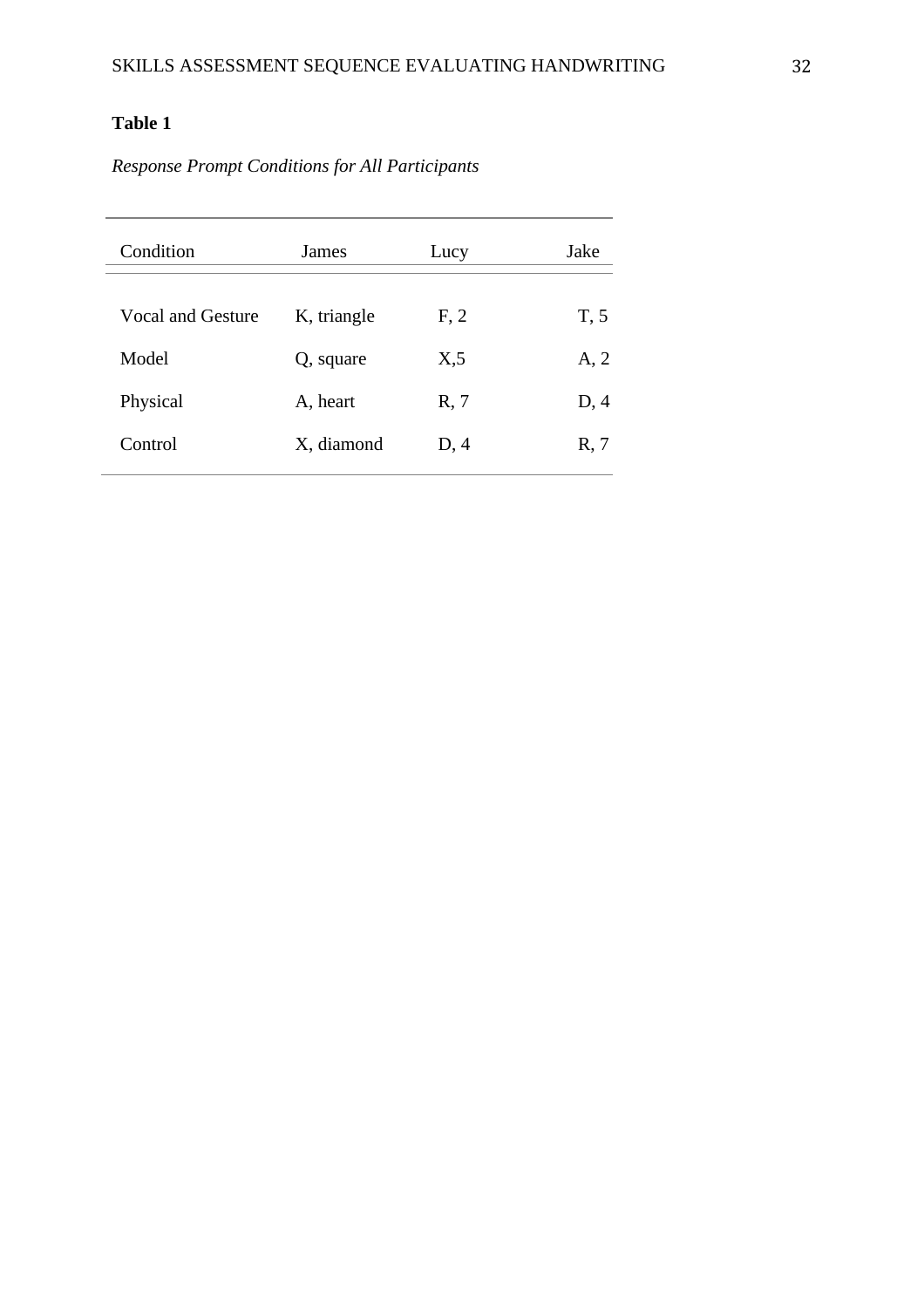# **Table 2**

*Vocal Prompts Provided in the Vocal and Gestural Prompt Condition*

| Participant | Letter, Number, Vocal prompt<br><b>Shape</b> |                                                         |
|-------------|----------------------------------------------|---------------------------------------------------------|
| James       | K                                            | "Pull down, slant up, slant"<br>$down$ "                |
|             | Triangle                                     | "Slant down, slant down,<br>straight across             |
| Lucy        | F                                            | "Pull down, across at the<br>top, across at the middle" |
|             | $\mathcal{D}_{\mathcal{L}}$                  | "Curve around and<br>straight to the right"             |
| Jake        | T                                            | "Across at the top, pull<br>down"                       |
|             | 5                                            | "Left, down, and cure"<br>around"                       |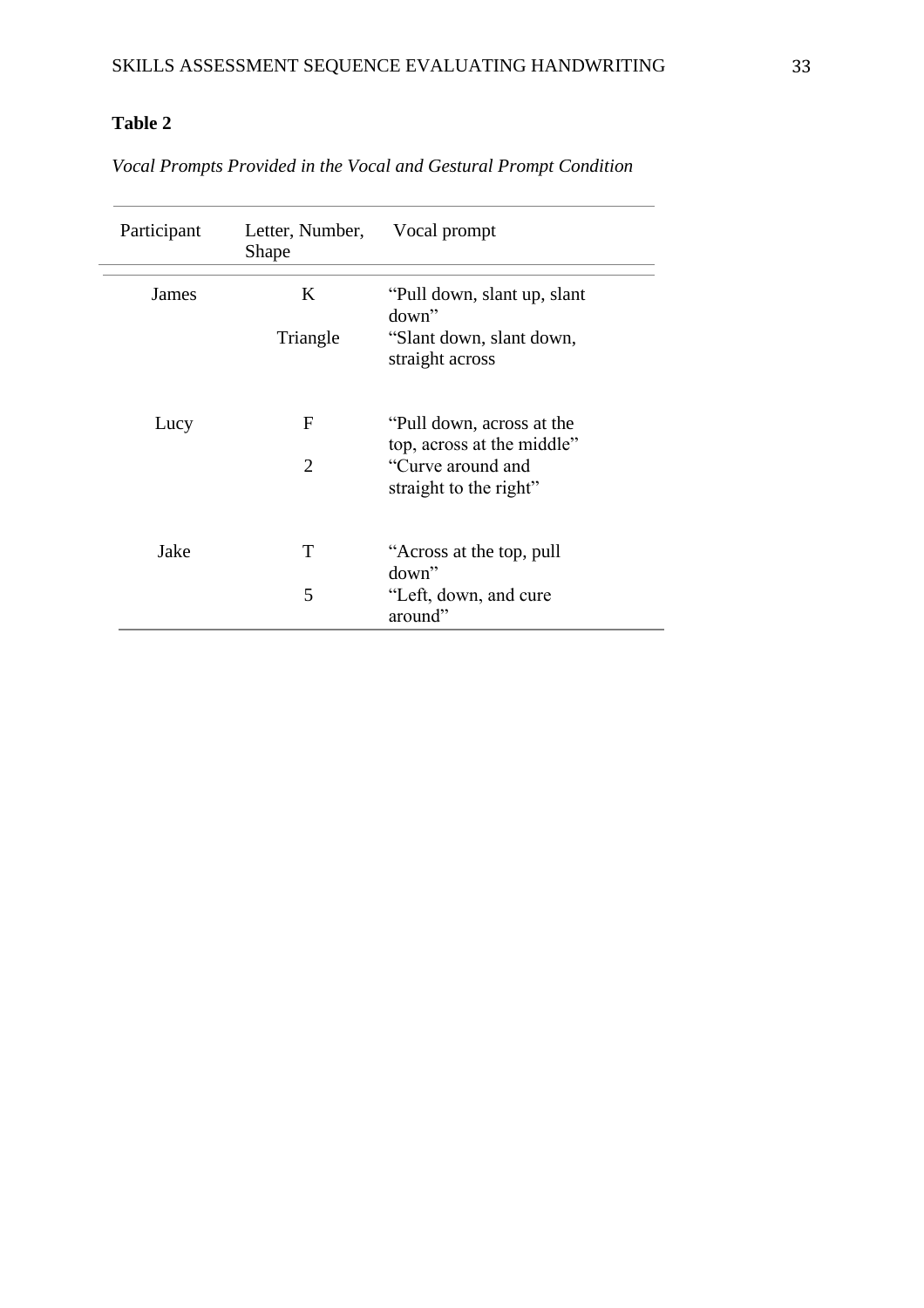*Flowchart of the Assessment Sequence Steps*

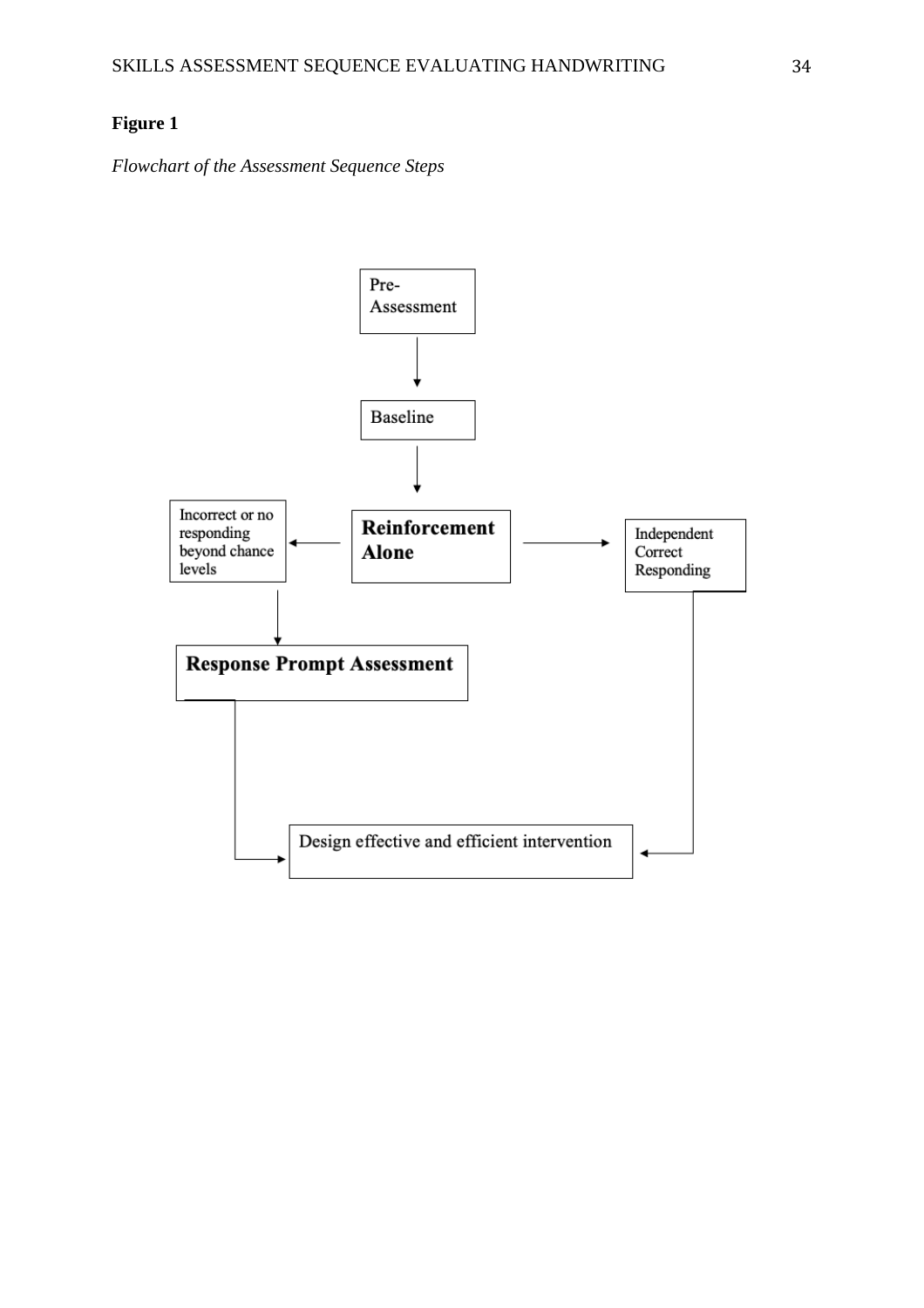*Percent of Correct Independent Responses Across All Sessions for James*



*Note.* The dotted line between Baseline 1 and Baseline 2 indicates the usage of several new target letters and the usage of shapes to replace numbers.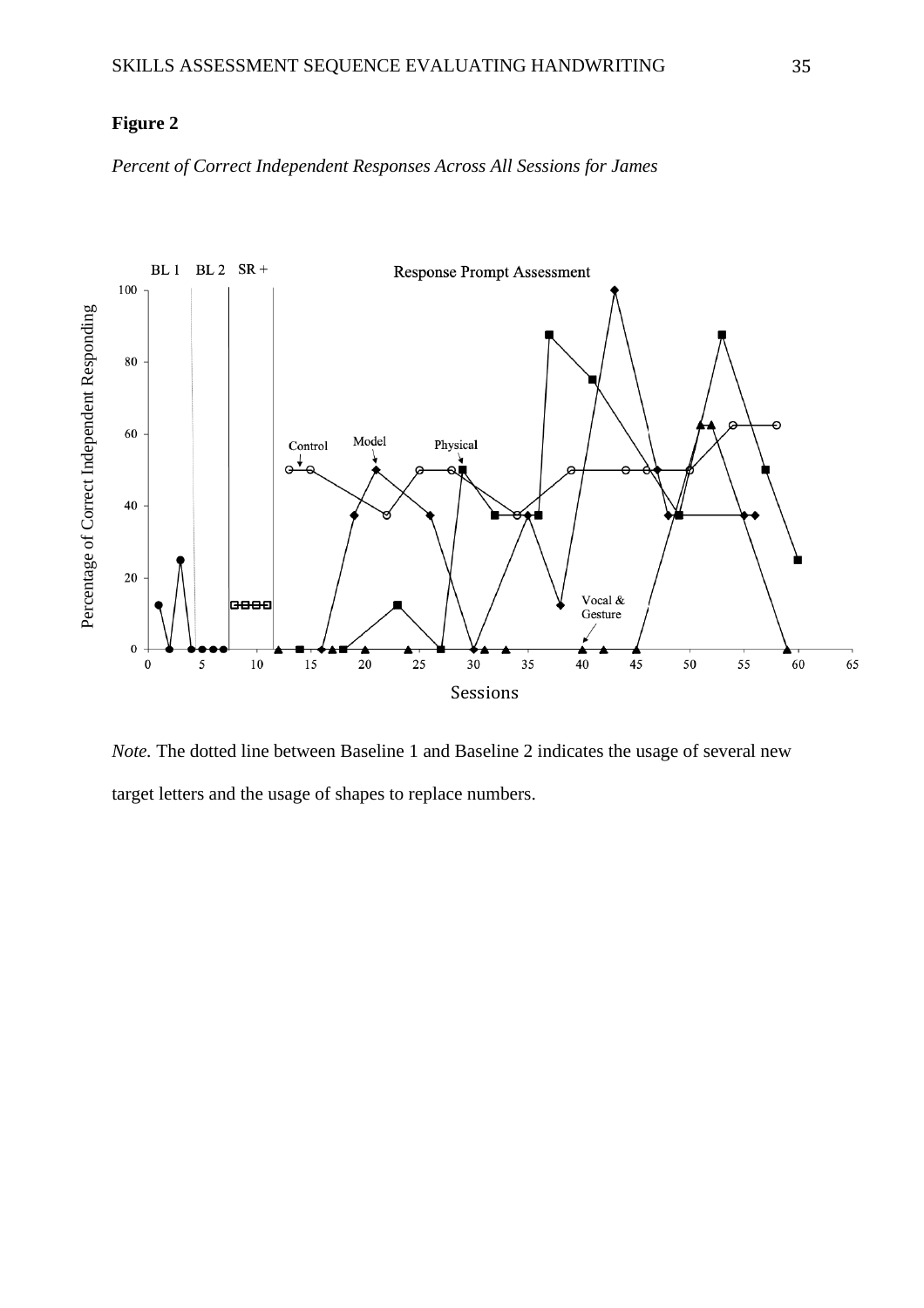*Percent of Correct Independent Responses Across All Sessions for Lucy*



*Note.* The dotted line indicates a change from response-independent to response-dependent progressive time delay.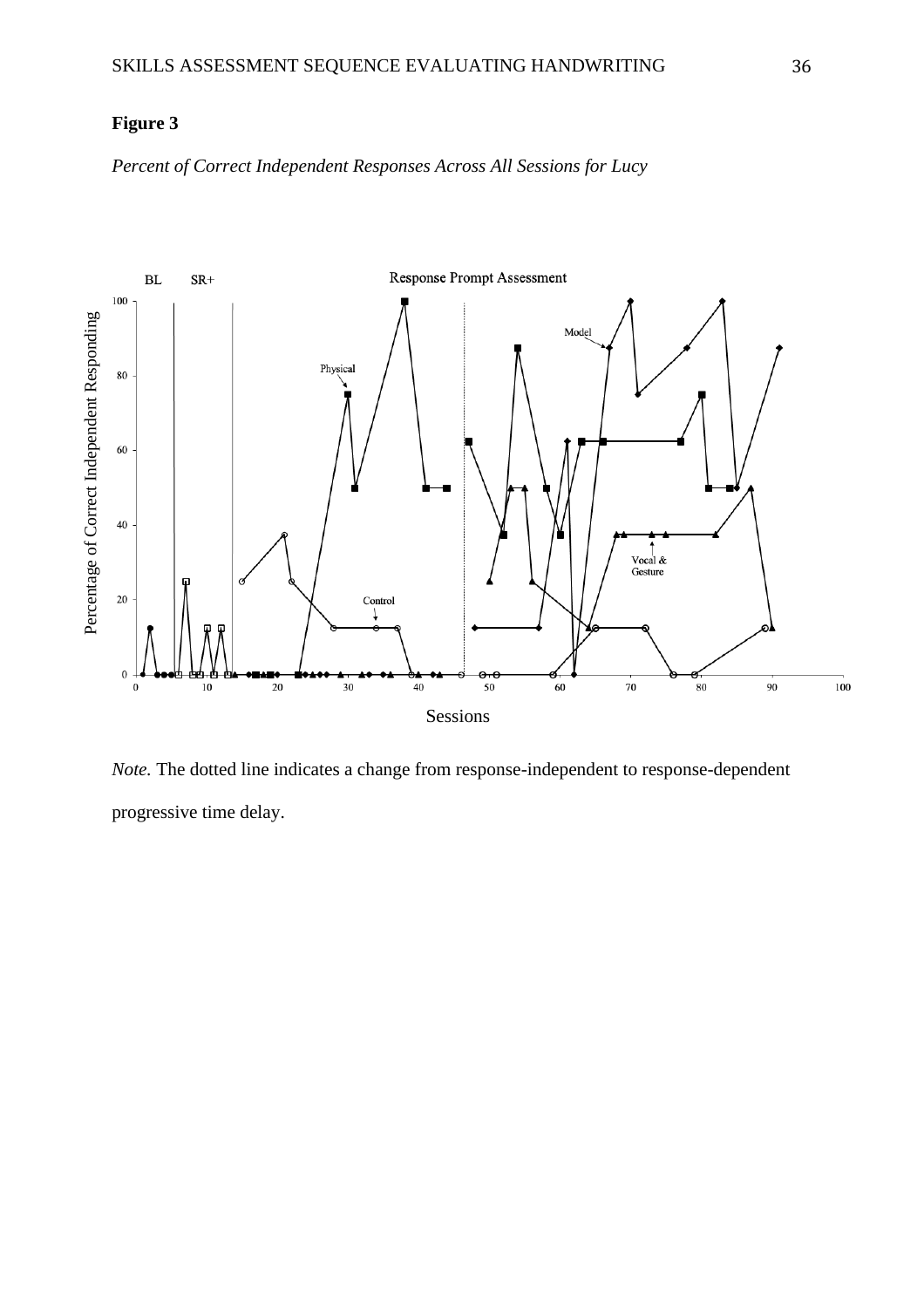*Percent of Correct Independent Responses Across All Sessions for Jake*



*Note.* The dotted line indicates a change from response-independent to response-dependent progressive time delay.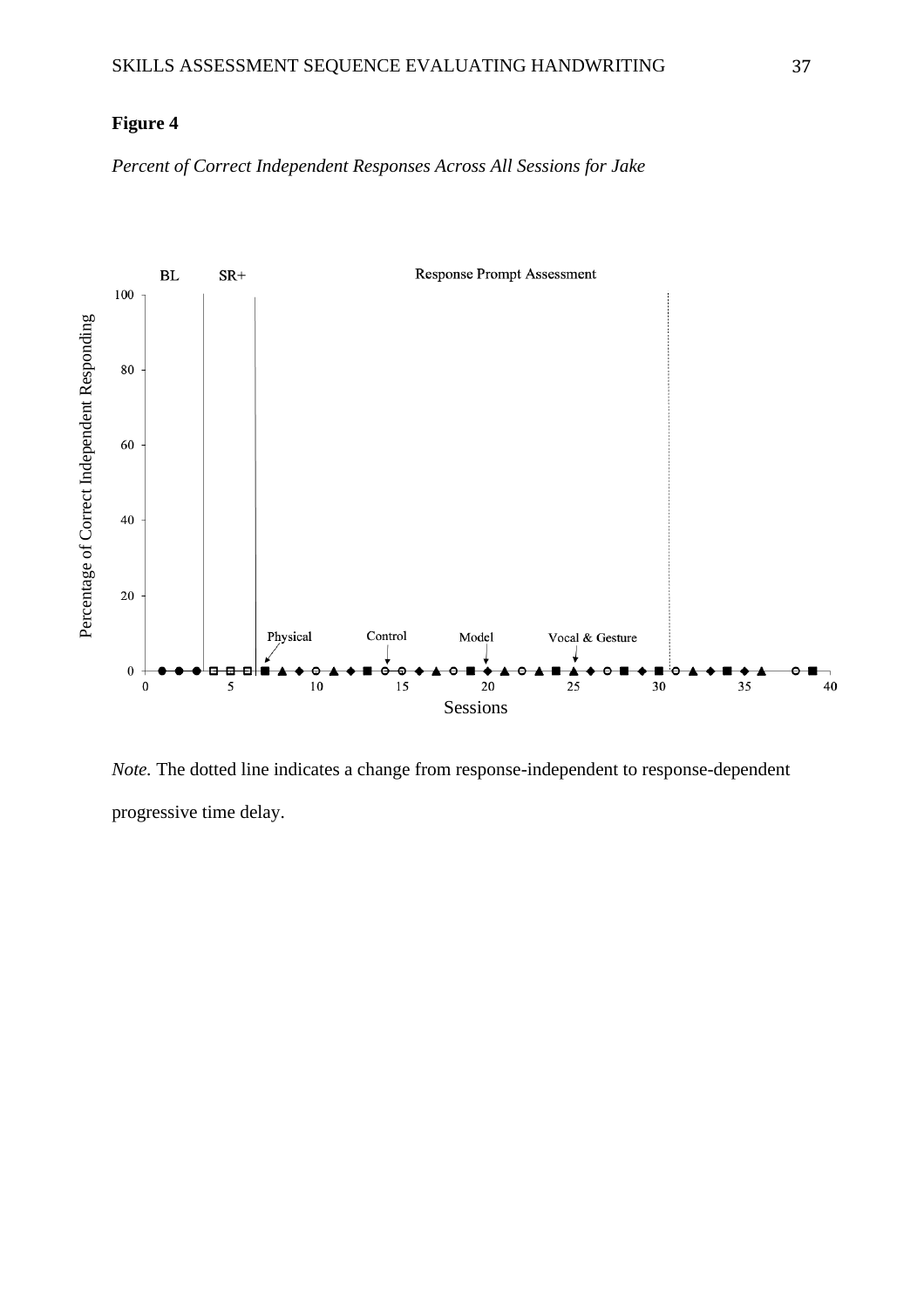*Percent of Prompted Correct Responses Across All Sessions for Lucy*



*Note.* The dotted line indicates a change from response-independent to response-dependent progressive time delay.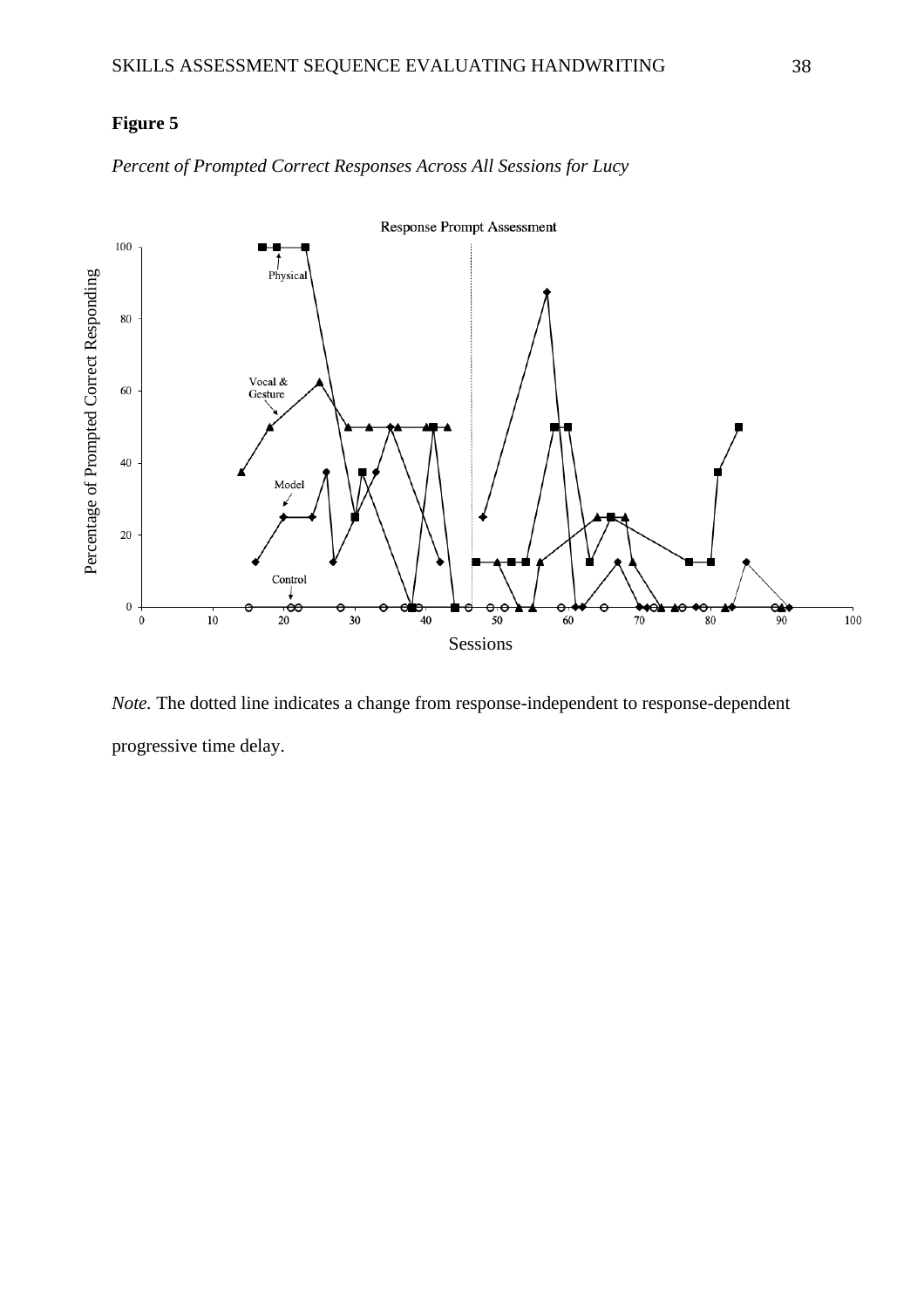# **Appendix: Treatment Integrity and IOA Data Collection**

|                                                            | <b>IOA/TX Integrity data sheet</b> |         |          |         |         |         |         |                         |
|------------------------------------------------------------|------------------------------------|---------|----------|---------|---------|---------|---------|-------------------------|
| Participant: Tx integrity assessor: Experimenter:          |                                    |         |          |         |         |         |         |                         |
| Date: Session #: Prompt type: Assigned Color: Delay:       |                                    |         |          |         |         |         |         |                         |
| Circle $Y$ for yes and $N$ for No                          |                                    |         |          |         |         |         |         |                         |
| Required steps                                             | Trial 1                            | Trial 2 | Trial 3  | Trial 4 | Trial 5 | Trial 6 | Trial 7 | Trial 8                 |
| Whiteboard is clean                                        | $Y$ N                              | $Y$ N   | Y N      | Y N     | $Y$ N   | $Y$ N   | $Y \ N$ | $Y$ N                   |
| Correct color card on table, placed in front of whiteboard | $Y$ N                              | $Y$ N   | Y N      | Y N     | Y N     | Y N     | Y N     | $\overline{Y}$ N        |
| Correct color dry erase marker                             | $Y$ N                              | $Y$ N   | $Y$ N    | $Y$ N   | $Y$ N   | $Y$ N   | $Y$ N   | $Y$ N                   |
| Dry erase marker cap off                                   | $Y$ N                              | $Y$ N   | $Y$ N    | $Y$ N   | $Y$ N   | $Y$ N   | $Y$ N   | $Y$ N                   |
| Dry crase marker place on center of board                  | $Y$ N                              | $Y$ N   | $Y$ N    | Y N     | Y N     | Y N     | $Y$ N   | $Y$ N                   |
| S <sup>D</sup> "write the letter or number "               | $Y$ N                              | $Y$ N   | $Y$ N    | $Y \ N$ | $Y$ N   | $Y \ N$ | $Y$ N   | $Y$ N                   |
| Correct prompt type used                                   | $Y$ N                              | $Y$ N   | $Y$ N    | $Y$ N   | $Y$ N   | $Y$ N   | $Y$ N   | $Y \ N$                 |
| Correct time delay used                                    | Y N                                | $Y$ N   | $Y$ N    | $Y$ N   | $Y$ N   | $Y$ N   | $Y$ N   | $Y$ N                   |
| Reinforcement provided or withheld as appropriate          | $Y$ N                              | $Y$ N   | $Y$ N    | $Y$ N   | $Y$ N   | $Y$ N   | $Y$ N   | $\mathbf{Y}-\mathbf{N}$ |
| Reinforcement provided for 30 s                            | $Y$ N                              | $Y$ N   | Y N      | $Y$ N   | Y N     | $Y$ N   | Y N     | $Y$ N                   |
|                                                            | Total Y:                           |         | Total N: |         |         |         |         |                         |

*Note.* Two steps were crossed out for the data collectors. When the control condition was run,

correct prompt type and correct time delay were also crossed out.